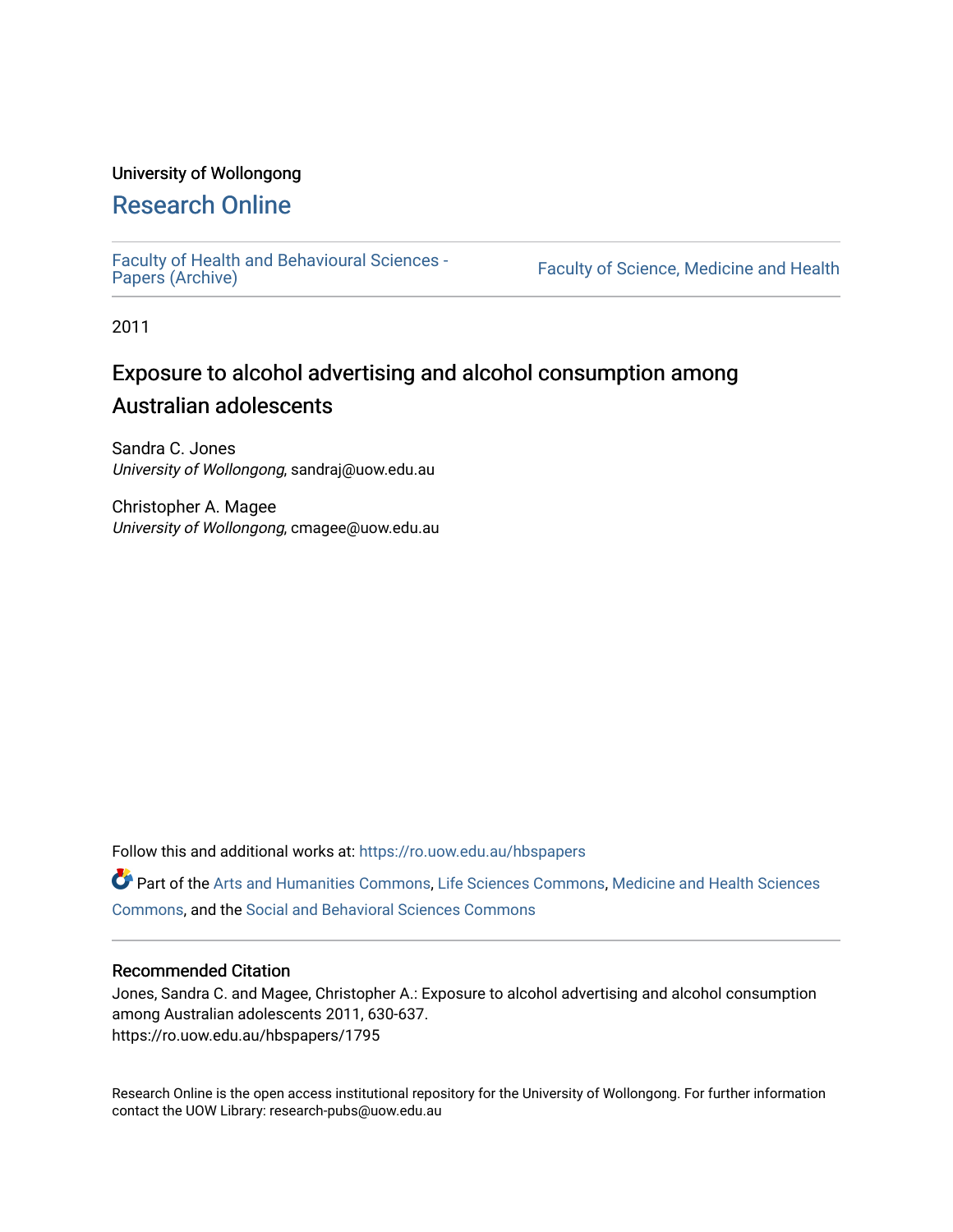## Exposure to alcohol advertising and alcohol consumption among Australian adolescents

## Abstract

Aims: Underage drinking is a major problem in Australia and may be influenced by exposure to alcohol advertising. The objective of the present study was to collect data on 12 17 year old Australian adolescents' exposure to different types of alcohol advertising and examine the association between exposure to advertising and alcohol consumption. Methods: A cross-sectional survey of 1113 adolescents aged 12 17 years recruited with a variety of methods to gain a cross-section of participants across metropolitan, regional and rural New South Wales (including independent schools, mall intercepts and online). Participants answered a series of questions assessing adolescents' exposure to alcohol advertising across eight media (including television, Internet and point-of-sale). Alcohol consumption was assessed using three questions (initiation, recent consumption and frequency of consumption in the previous 12 months). Results: The majority indicated that they had been exposed to alcohol advertisements on television, in newspapers and magazines, on the Internet, on billboards/posters and promotional materials and in bottleshops, bars and pubs; exposure to some of these types of alcohol advertisements was associated with increased alcohol consumption, with differences by age and gender. Conclusion: The results are consistent with studies from other countries and suggest that exposure to alcohol advertisements among Australian adolescents is strongly associated with drinking patterns. Given current high levels of drinking among Australian youth, these findings suggest the need to address the high levels of young people's exposure to alcohol advertising.

## Keywords

Exposure, alcohol, advertising, alcohol, consumption, among, Australian, adolescents

## **Disciplines**

Arts and Humanities | Life Sciences | Medicine and Health Sciences | Social and Behavioral Sciences

## Publication Details

Jones, S. C. & Magee, C. A. (2011). Exposure to alcohol advertising and alcohol consumption among Australian adolescents. Alcohol and Alcoholism, 46 (5), 630-637.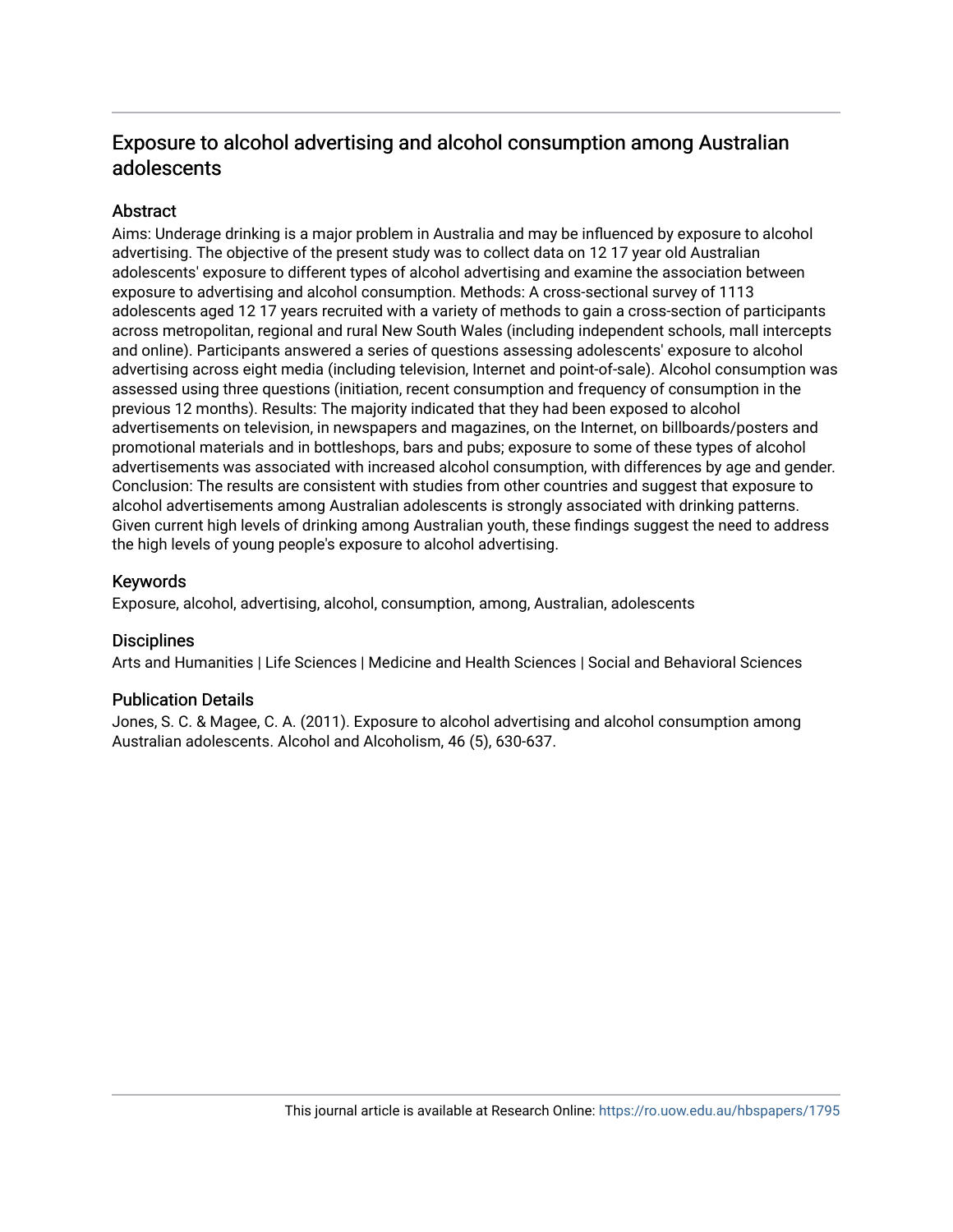## **Exposure to alcohol advertising and alcohol consumption among Australian adolescents**

Sandra C. Jones<sup>1</sup> and Christopher A. Magee<sup>1,2</sup>

<sup>1</sup> Centre for Health Initiatives, University Of Wollongong, NSW, Australia

<sup>2</sup> School of Psychology, University Of Wollongong, NSW, Australia

## **Corresponding Author**

Professor Sandra Jones Centre for Health Initiatives University of Wollongong NSW, 2522 Ph: +61 2 4221 5106 Fax: +61 2 4221 3370 sandraj@uow.edu.au

**Running title:** Advertising exposure and consumption in Australia

**Key words:** alcohol advertising, exposure, adolescents, consumption, Australia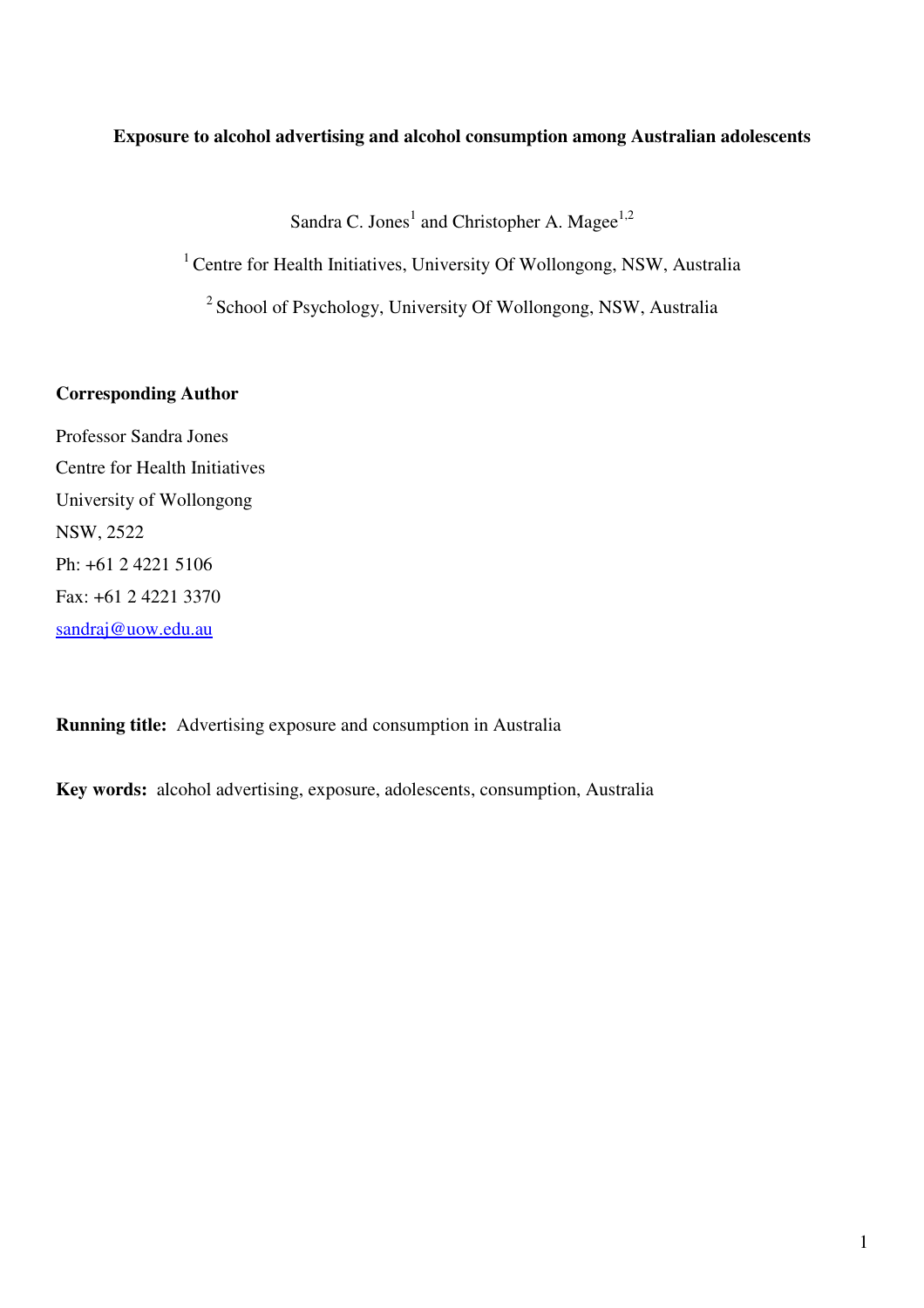#### **Exposure to alcohol advertising and alcohol consumption among Australian adolescents**

**Abstract – Aims:** Underage drinking is a major problem in Australia and may be influenced by exposure to alcohol advertising. The objective of the present study was to collect data on 12–17 year old Australian adolescents' exposure to different types of alcohol advertising and examine the association between exposure to advertising and alcohol consumption. **Methods:** A cross-sectional survey of 1113 adolescents aged 12–17 years recruited with a variety of methods to gain a crosssection of participants across metropolitan, regional and rural New South Wales (including independent schools, mall intercepts and online). Participants answered a series of questions assessing adolescents' exposure to alcohol advertising across eight media (including television, Internet and point-of-sale). Alcohol consumption was assessed using three questions (initiation, recent consumption and frequency of consumption in the previous 12 months). **Results:** The majority indicated that they had been exposed to alcohol advertisements on television, in newspapers and magazines, on the Internet, on billboards/posters and promotional materials and in bottleshops, bars and pubs; exposure to some of these types of alcohol advertisements was associated with increased alcohol consumption, with differences by age and gender. **Conclusion:** The results are consistent with studies from other countries and suggest that exposure to alcohol advertisements among Australian adolescents is strongly associated with drinking patterns. Given current high levels of drinking among Australian youth, these findings suggest the need to address the high levels of young people's exposure to alcohol advertising.

### **INTRODUCTION**

Underage consumption of alcohol is a major problem in Australia. The Australian School Students Alcohol and Drugs Survey (White and Hayman, 2006) recently established that by the age of 12, around 73% of students had tried alcohol; this increased steadily to around 80% by the age of 13, 86% by the age of 14 and 91% by the age of 15. The proportion of students reporting drinking in the week prior to the survey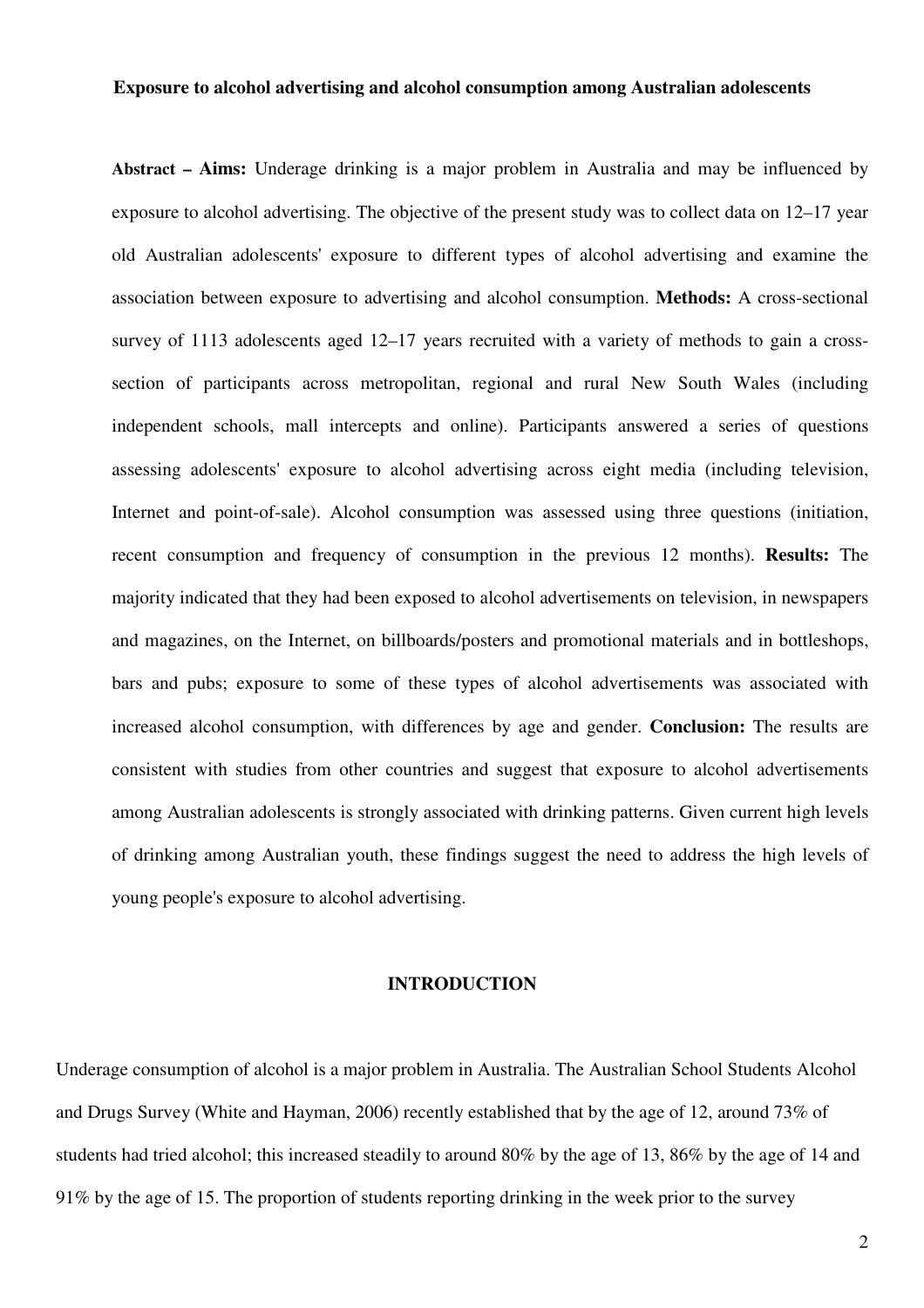increased with age, from 10% of 12 year olds to 27% of 14 year olds and 49% of 17 year olds. These figures are concerning because underage alcohol consumption is associated with injuries, risky sexual behaviour, mental health problems and anti-social behaviour (Bonomo *et al.*, 2001). Regular alcohol consumption or binge drinking during adolescence also predicts heavier alcohol consumption, binge drinking and poor health outcomes in early and middle adulthood (Jefferis *et al*., 2005; Pitkänen *et al.*, 2008).

#### **The Role of Advertising**

Mass media, and alcohol advertising in particular, has been shown to influence the alcohol-related attitudes and behaviours of young people (Anderson *et al*., 2009a). As a result, there has been considerable focus on alcohol advertising among both researchers and policy makers in an effort to improve the regulation of unacceptable advertising practices.

A number of cross-sectional studies have examined the effects of alcohol advertising on young people's alcohol awareness, attitudes, intentions and drinking behaviours (see Anderson *et al*., 2009a, for a review). Most of these studies have been conducted in the USA, and have focused on television and/or magazine advertising; they have consistently demonstrated that young people are heavily exposed to alcohol advertising (e.g. Garfield *et al.*, 2003; Jernigan *et al.*, 2005; Center on Alcohol Marketing and Youth, 2006a, b; Jernigan, 2006). Furthermore, exposure to, and liking of, alcohol advertising has been linked with drinking intentions and behaviours (e.g. Austin and Knaus, 2000; Fleming *et al*., 2004; Chen *et al*., 2005; Hurtz *et al.*, 2007).

While the direction of causation cannot be determined from cross-sectional studies, more recently a number of longitudinal studies have been conducted which indicate that alcohol advertising leads to increased alcohol consumption in young people (Anderson *et al.*, 2009a). The first longitudinal study of the influence of alcohol advertising, conducted in New Zealand, found that young people's recall of alcohol advertisements increased between the ages of 13 and 15, and that among males greater recall of alcohol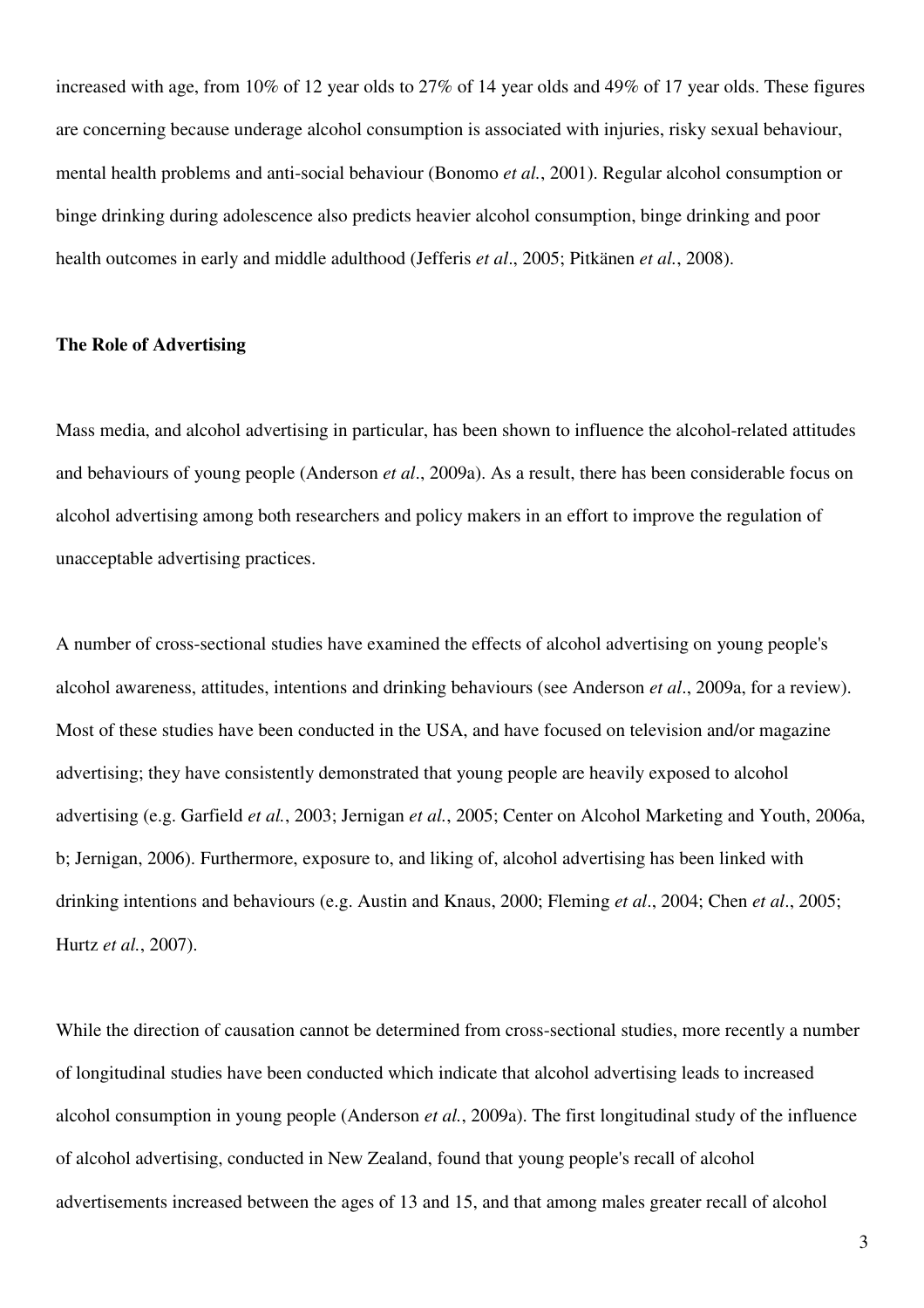advertising at age 15 was associated with higher rates of beer drinking at age 18 (Connolly *et al.*, 1994). In a study of over 2000 middle school students in Los Angeles, exposure to television alcohol advertisements in the seventh grade predicted alcohol consumption, and the frequency of consuming three or more alcoholic drinks on at least one occasion, in eighth grade (Stacy *et al.*, 2004).

Similarly, among 3000 South Dakotan high school students, exposure to in-store beer displays in seventh grade predicted onset of drinking by ninth grade, whist exposure to magazine advertising for alcohol, and to beer concessions at sports or music events, predicted frequency of drinking in ninth grade (Ellickson *et al.*, 2005). Collins *et al.* (2007) found that, after adjusting for covariates, exposure to alcohol marketing (including media advertising, store advertising and ownership of promotional merchandise) in sixth grade predicted seventh-grade drinking and intentions to drink; and young people exposed to more alcohol advertising were 50% more likely to report alcohol consumption. Pasch *et al.* (2007) also found that exposure to outdoor advertisements (e.g. billboards and bus stops) and storefront advertising during sixthgrade predicted alcohol behaviours, attitudes and intentions at eighth grade after adjusting for a range of potential confounding variables (Pasch *et al.*, 2007). Snyder *et al.* (2006) conducted an econometric examination and found that for each additional alcohol advertisement a young person was exposed to (above the monthly youth average of 23), alcohol consumption increased by 1%; and for each additional dollar per capita spent on alcohol advertising in a local market (above the national average of \$6.80 per capita), average alcohol consumption among young people increased by 3%.

Finally, a recent systematic review incorporating data from seven prospective cohort studies concluded that, consistent with the positive associations reported in cross-sectional surveys, there is evidence of a relationship between the amount of exposure to alcohol advertising or promotional activity at baseline and amount of alcohol consumed by young people at follow-up (Smith and Foxcroft, 2007).

4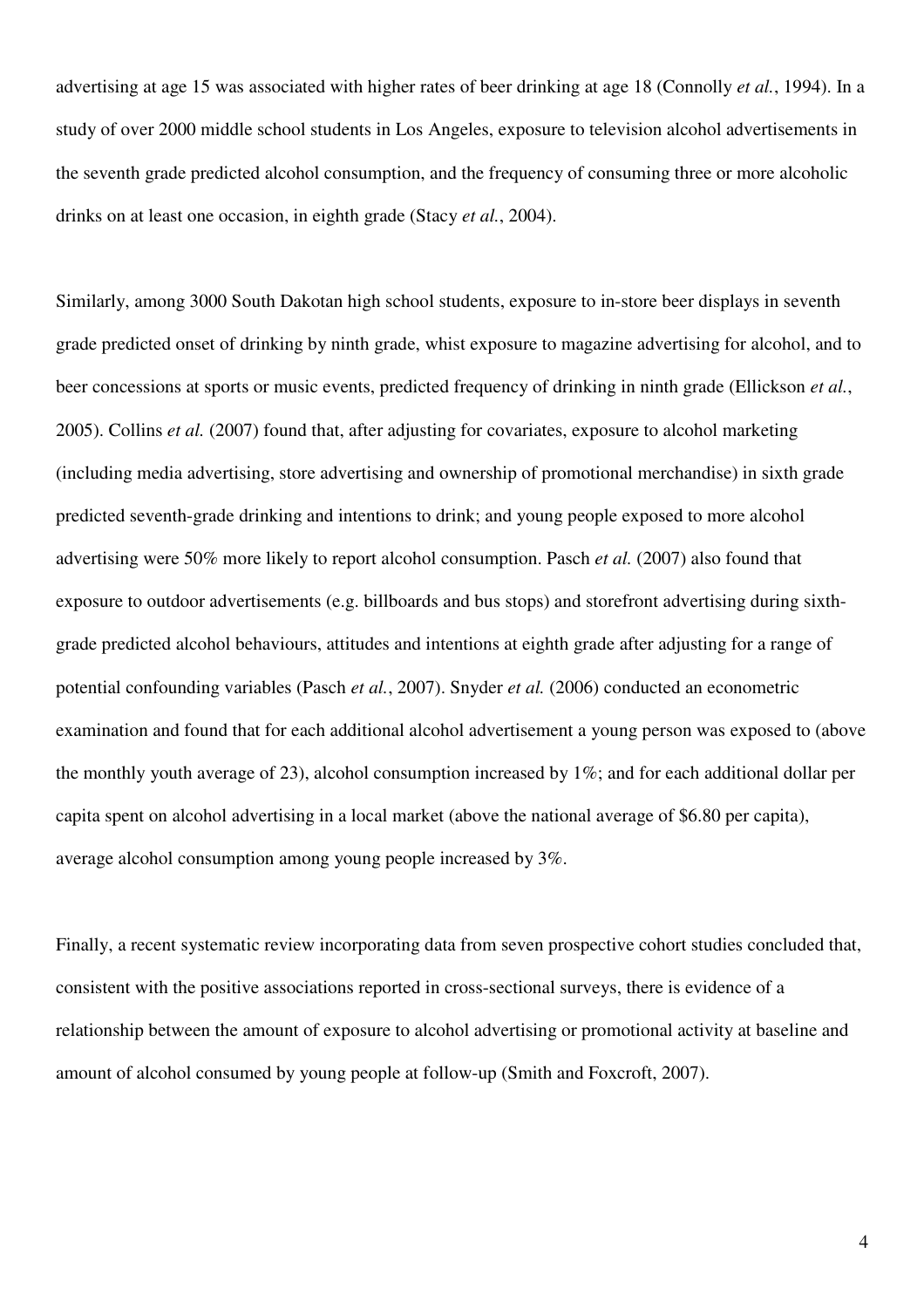#### **Alcohol Advertising in Australia**

Australian adolescents, like their American counterparts, are exposed to a high level of alcohol advertising. For example, a recent Australian study, commissioned by the Commonwealth Department of Health and Ageing, analysed exposure to alcohol advertising via metropolitan free-to-air TV in Sydney and Melbourne, and found that exposure among 13–17 year olds was only slightly less than among 18–29 year olds (almost 90%). Importantly, the authors also cautioned that, while there are no data on exposure via subscription TV, we know that 32% of 13–17 year olds have access and that these young people spend more time watching subscription TV than free-to-air; and there are currently no restrictions on alcohol advertising on subscription TV (King *et al.*, 2005). Winter *et al*. (2008) reported that, from March 2005 to February 2006, teenagers (13–17 years) in Sydney were exposed to the same amount of alcohol advertising on free-to-air television as young adults (18–24 years), and children (0–12 years) were exposed to almost half as much alcohol advertising as teenagers.

The Alcohol & Public Policy Group report that countries with greater restrictions on advertising have fewer alcohol-related problems (International Centre for Alcohol Policies, 2001). Of 119 countries surveyed in 1996, seven had a complete ban on alcohol advertising; 45 restricted alcohol advertising by statutory legislation; 21 combined statutory legislation with self-regulation; 17 were solely self-regulated (including Australia) and the remainder (primarily developing countries) had no or limited controls (International Centre for Alcohol Policies, 2001). In Australia, two industry self-regulation codes apply to alcohol advertisements: the AANA Advertiser Code of Ethics, which applies to all forms of advertising and covers issues such as taste and the Alcoholic Beverages Advertising Code, which covers issues such as promotion of excessive consumption, appeal to children and depictions of success or mood enhancement.

There have been few studies examining the relationship between alcohol advertising and alcohol consumption in Australian adolescents. Several studies have assessed the nature, but not the extent, of alcohol advertising in magazines and/or on television—and these have consistently found that the messages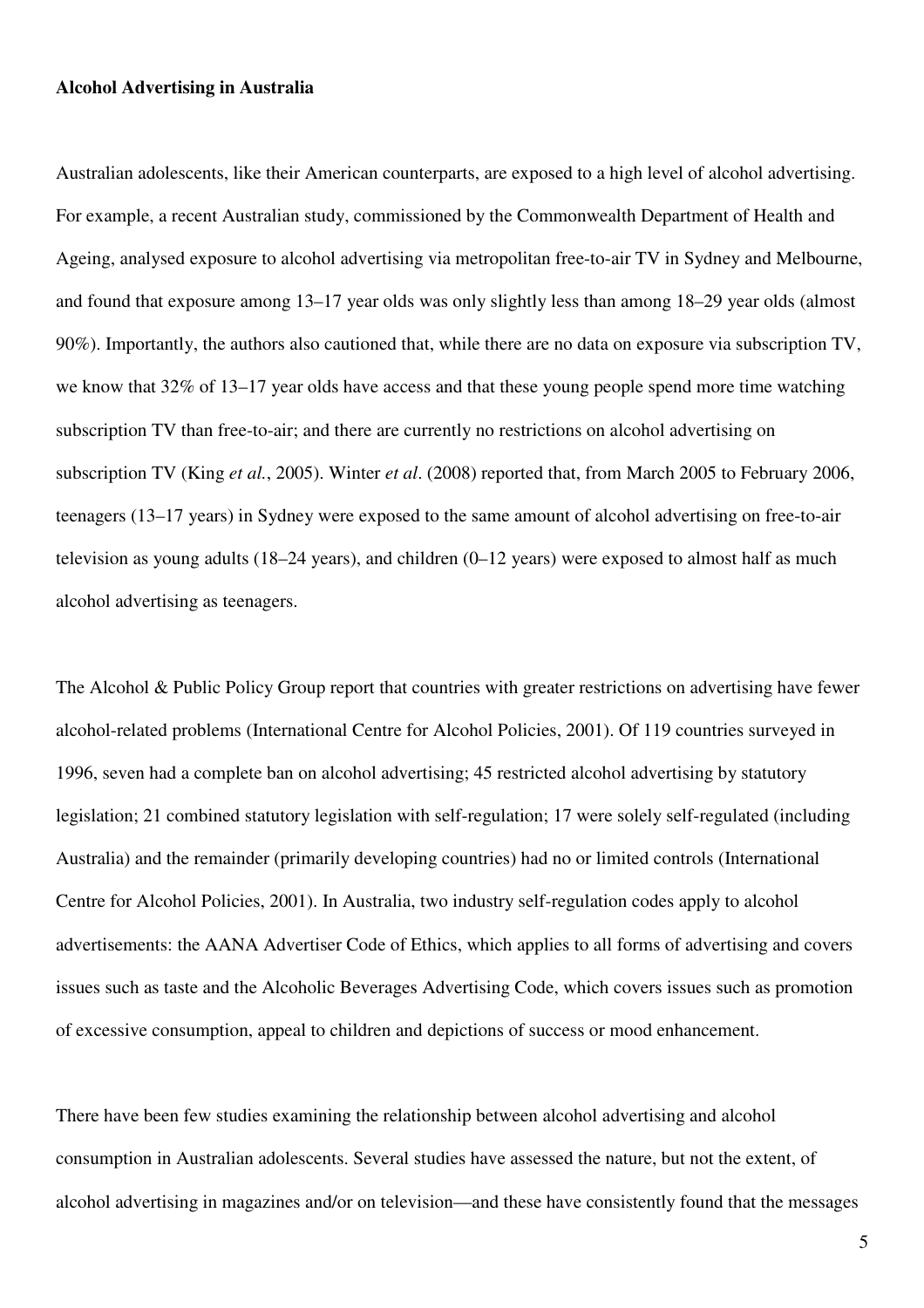in print advertising are inconsistent with the spirit, and in some cases the letter, of the self-regulatory advertising code (Jones and Donovan, 2002; Jones and Donovan, 2001; Donovan *et al*., 2007; Jones *et al.*, 2008); and that the messages received by young people encourage alcohol consumption and offer rewards for drinking (Jones and Donovan, 2001; Jones *et al.*, 2009). There are three published papers on point-ofsale advertising in Australia, all reporting small-scale pilot studies (Smith *et al.*, 2005; Jones and Lynch, 2007a, b).

## **Objectives of the Paper**

Underage drinking is a major problem in Australia and may be influenced by exposure to alcohol advertising. The objective of the present study was to collect data on 12–17 year old Australian adolescents' exposure to different types of alcohol advertising and examine the association between exposure to advertising and alcohol consumption.

#### **METHODS**

#### **Participants**

Adolescents (12–17 years) were recruited to complete a quantitative survey on drinking patterns and recall of exposure to advertising, with a variety of methods utilized to gain a cross-section of participants across metropolitan, regional and rural New South Wales (NSW). Four independent (i.e. non-government) high schools distributed surveys to students aged 12–17 years (*n* = 279); intercept surveys were conducted at shopping malls (*n* = 210); focus group participants from a parallel study (a focus group study on consumption of alcopops) completed the survey  $(n = 116)$ ; and the social networking site 'Facebook' was used to recruit participants to complete an online version of the survey (*n* = 508). Data collected online were available in a format that could easily be combined with the remaining surveys (which had been entered manually); and an indicator variable was used to signify whether surveys were completed online or in hard copy to detect any likely sources of systematic error that may be attributable to the survey medium. It is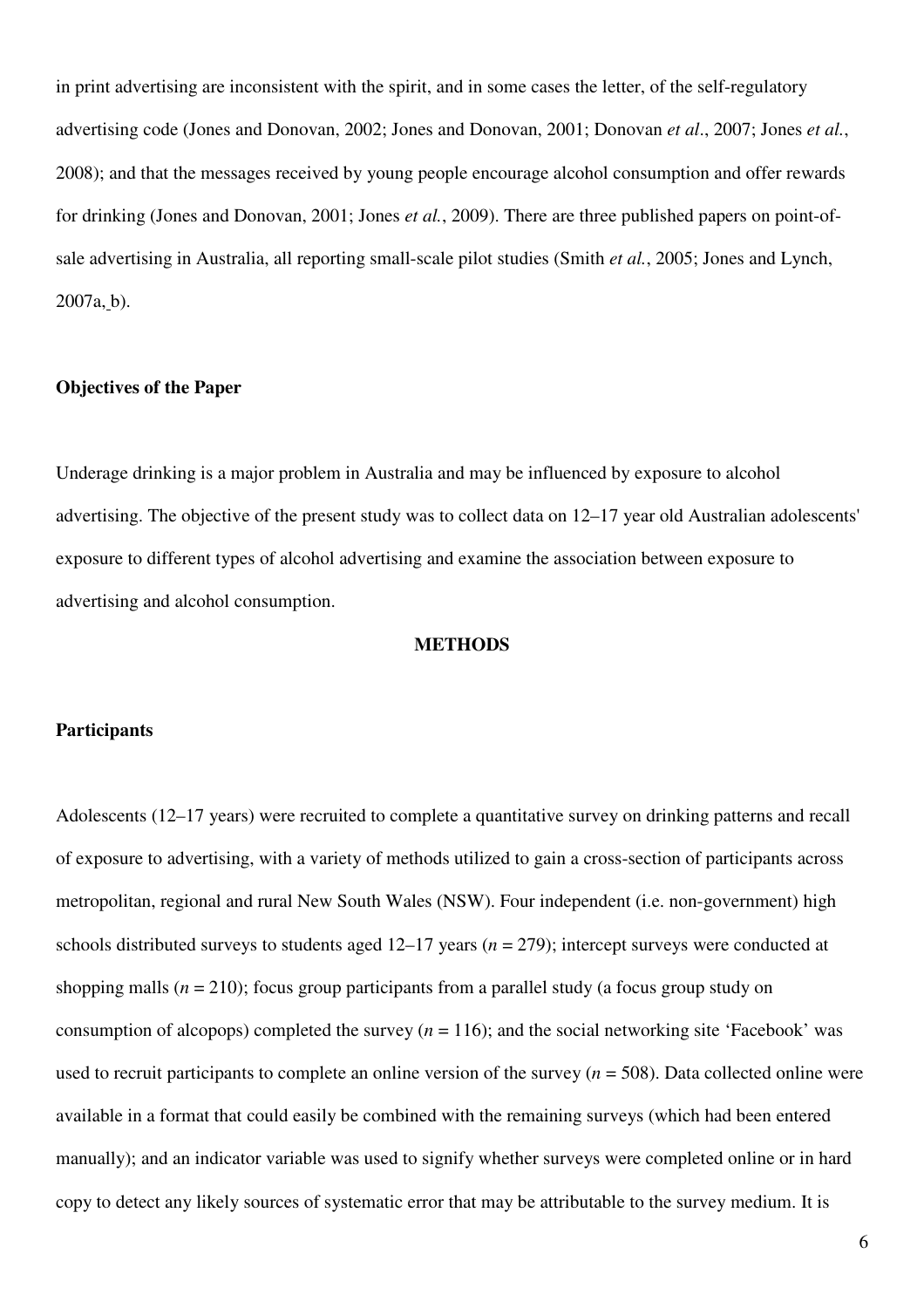possible that the type of recruitment may have biased the results. As a consequence, adjustment is made in the analyses, as outlined below.

Participants who completed the survey had to be between the ages of 12–17 years and currently living in NSW. After removing invalid responses (from participants outside the target age group and area of residence; and those without complete responses to all items), a total of 1113 were entered into the analysis.

The study protocol was approved by the University's Human Research Ethics Committee, and all participants provided informed consent.

#### **Materials**

The questionnaire included items on age (coded as 12–15 years and 16–17 years), gender and country of birth (coded as 'born in Australia' and 'born overseas'). Religion was assessed through an open-ended question, with responses coded as 'No religion/atheist' or 'Christian/Other Religion'. Participants were asked about patterns of alcohol consumption among their family and friends: whether mother and/or father consumed alcohol ('yes, no, not sure, do not have/see this parent'); whether brother(s) and/or sister(s) consumed alcohol ('yes, no, don't know, only child'). Participants were asked whether any of their friends regularly consumed alcohol (yes, no).

A series of questions assessed whether young people had been exposed to alcohol advertising. This involved asking participants to indicate whether they had seen alcohol advertising in any of the following media: television, newspapers, magazines, bars or pubs, billboards/posters, the Internet and promotional materials; and whether they had ever seen alcohol advertisements in a bottleshop (store that sells alcohol for offpremise consumption). This is important because in Australia, take-away alcohol is only sold in bottleshops/liquor stores; this is different to many other countries (such as the USA) where alcohol is sold in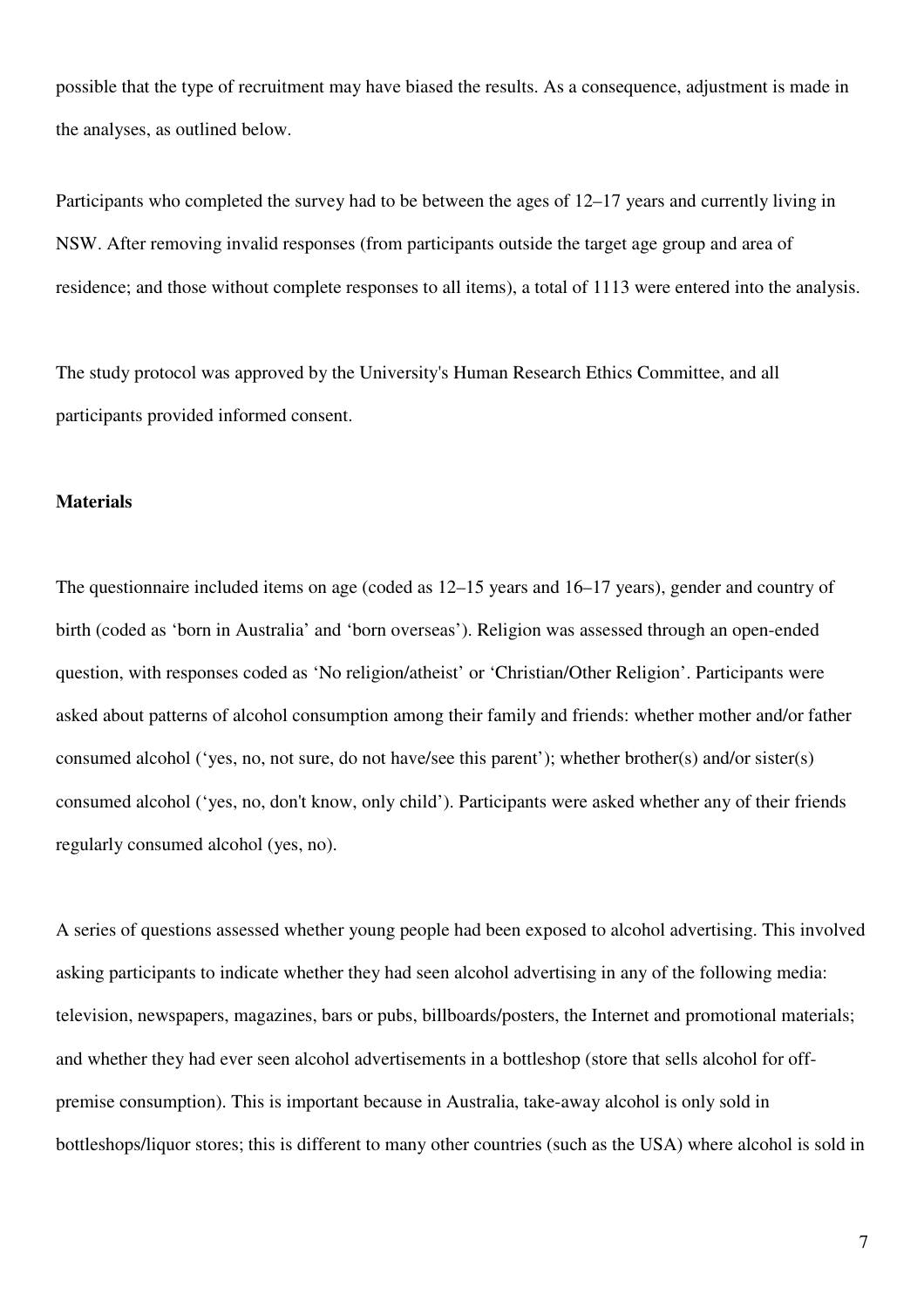convenience stores or supermarkets. For each medium, participants responded by selecting yes (i.e. had been exposed to the advertising medium) or no.

We assessed alcohol consumption using three questions; first, whether the individual had ever consumed alcohol ('never', 'a few sips', '<10 drinks' and '≥10 drinks': Hingson *et al*., 2006; Buchmann *et al*., 2009 defined alcohol initiation as having consumed 'one or more full drinks'); second, about the frequency of alcohol consumption in the previous 12 months ('less than monthly' or 'more than monthly' which is referred to as 'regular alcohol consumption' in the remainder of this paper); third, about consumption of any alcohol in the previous 4 weeks ('no consumption' or 'some consumption' which is referred to as 'recent alcohol consumption' in the remainder of this paper).

#### **Statistical Analysis**

The relationship between exposure to each type of alcohol advertising and alcohol consumption (initiation, recent consumption and regular consumption) was examined using logistic regression. In the unadjusted analyses, each type of alcohol advertising was entered into a separate model predicting alcohol consumption (i.e. initiation, recent consumption and regular consumption). In the adjusted analyses, the relationship between exposure to each type of alcohol advertising and alcohol consumption was examined controlling for age, gender, country of birth, religion, mother's alcohol consumption, father's alcohol consumption, siblings' alcohol consumption and friends' alcohol consumption. Since the source of recruitment (facebook, school survey etc.) had the potential to bias the results, this was also included as a covariate in the analyses.

The analyses were conducted on the entire sample and then in each of the four age and sex groups (i.e. males aged 12–15 years, males aged 16–17 years, females aged 12–15 years and females aged 16–17 years). The results are reported in terms of unadjusted and adjusted odds ratios (AORs) with *P* values <0.05 considered statistically significant.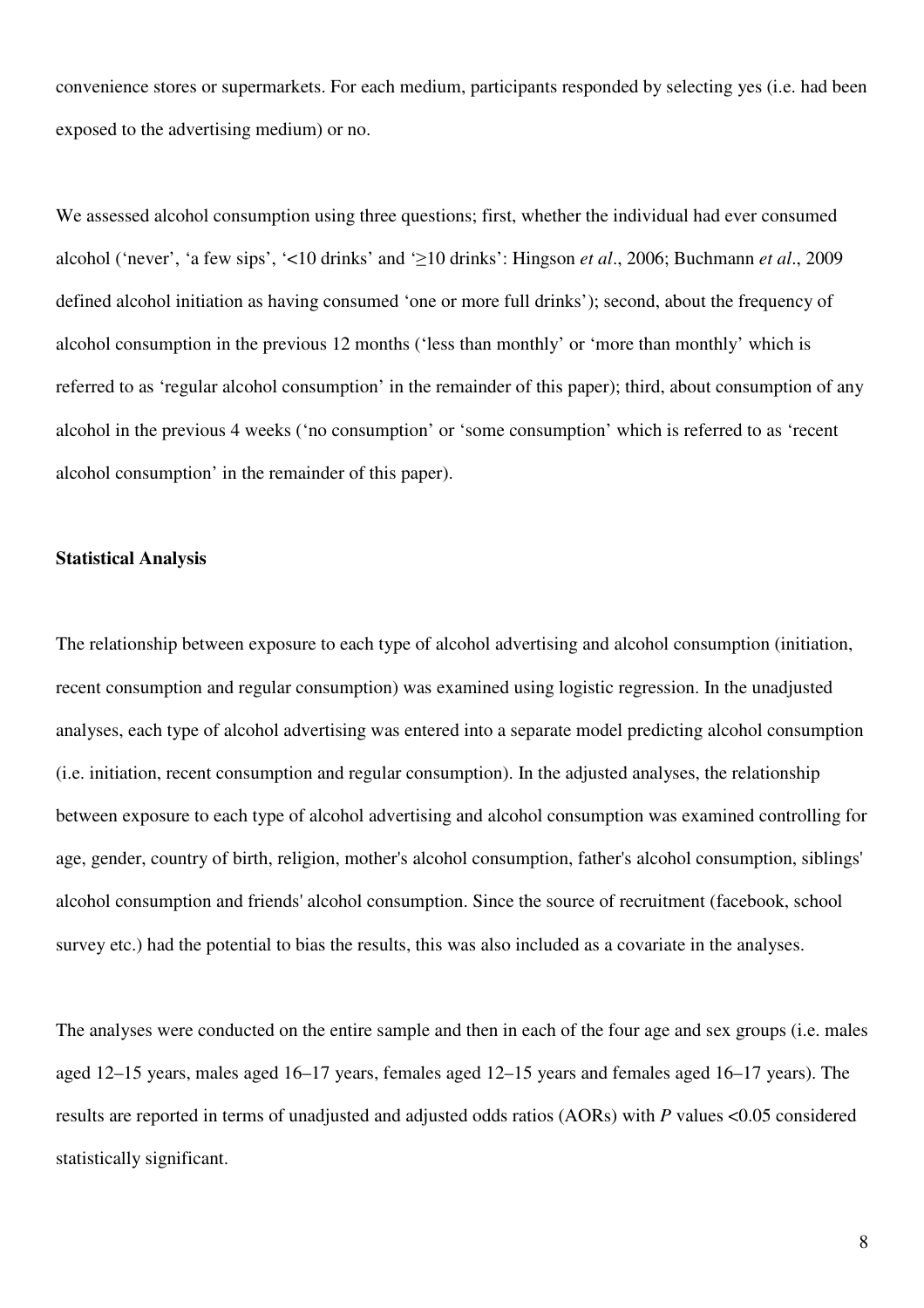#### **RESULTS**

The demographic characteristics of the sample (*n* = 1113) are presented in Table 1. A total of 60.9% of participants had initiated alcohol consumption (i.e. more than a few sips), increasing from 40.9 to 76.6% across the two age groups. A total of 38.4% indicated that they had regularly consumed alcohol in the previous 12 months (increasing from 25.2 to 48.7% across the age groups); and 44.4% indicated that they had consumed alcohol recently (increasing from 29.7 to 55.9%).

Nearly all participants indicated that they had seen alcohol advertising on television (94.2%) with the majority indicating that they had seen advertisements for alcohol in bottleshops (79.0%; while our question was worded as 'in a bottleshop' it is possible that some of our respondents may have been referring to seeing advertising on the outside of a bottleshop or, in the case of a bottleshop attached to a supermarket, by seeing the interior from within the supermarket.) and in magazines (74.7 %). About half indicated that they had seen alcohol advertisements on a billboard or poster (60.7%), on the Internet (55.4%), in a bar/pub (53.6%), in a newspaper (53.1%) or on promotional material (51.4%).

|                                   | $12 - 15$ years<br>$(n = 489)$ |      | $16 - 17$ years<br>$(n = 624)$ |      | <b>Total</b> |      |
|-----------------------------------|--------------------------------|------|--------------------------------|------|--------------|------|
|                                   |                                |      |                                |      | $(n = 1113)$ |      |
|                                   | $\mathbf n$                    | $\%$ | N                              | $\%$ | $\mathbf n$  | $\%$ |
| Gender                            |                                |      |                                |      |              |      |
| Male                              | 208                            | 42.5 | 238                            | 38.1 | 446          | 40.1 |
| Female                            | 281                            | 57.5 | 386                            | 61.9 | 667          | 59.9 |
| Religion                          |                                |      |                                |      |              |      |
| Christian/other religion          | 352                            | 72.0 | 406                            | 65.1 | 758          | 68.1 |
| No religion                       | 137                            | 28.0 | 218                            | 34.9 | 355          | 31.9 |
| Country of Birth                  |                                |      |                                |      |              |      |
| Australia                         | 441                            | 90.2 | 543                            | 87.0 | 984          | 88.4 |
| <i>Other</i>                      | 48                             | 9.8  | 81                             | 13.0 | 129          | 11.6 |
| Ever consumed alcohol             |                                |      |                                |      |              |      |
| Never/a few sips                  | 289                            | 59.1 | 146                            | 23.4 | 435          | 39.1 |
| 1 drink or more                   | 200                            | 40.9 | 478                            | 76.6 | 678          | 60.9 |
| Frequency of consumption in past  |                                |      |                                |      |              |      |
| 12 months                         |                                |      |                                |      |              |      |
| Regular $(>$ <i>monthly</i> )     | 123                            | 25.2 | 304                            | 48.7 | 427          | 38.4 |
| $\langle$ monthly                 | 366                            | 74.8 | 320                            | 51.3 | 686          | 61.6 |
| Alcohol consumption in the past 4 |                                |      |                                |      |              |      |

Table 1. Demographic characteristics of the sample of Australian adolescents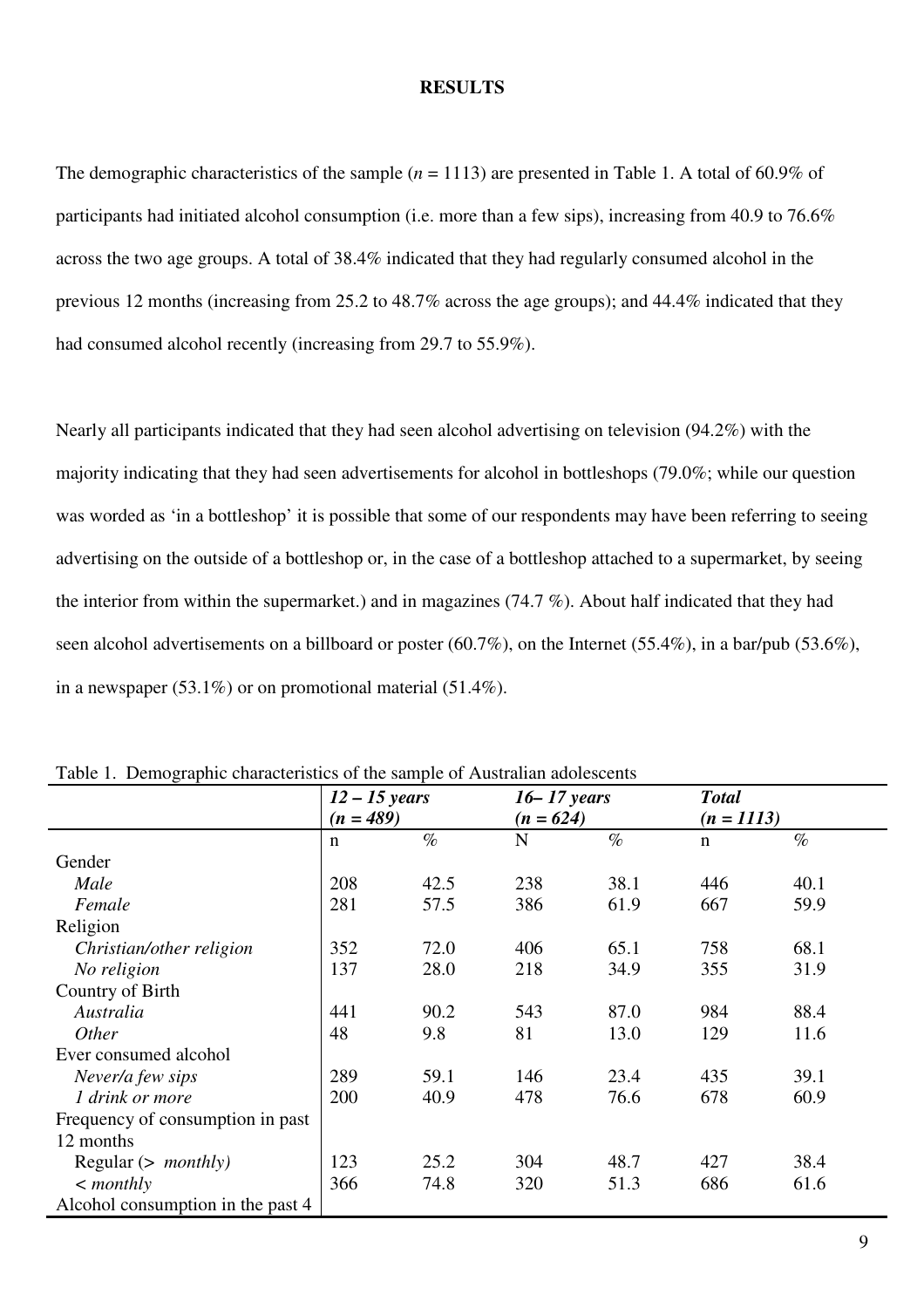| weeks                              |     |      |     |      |      |      |
|------------------------------------|-----|------|-----|------|------|------|
| Yes                                | 145 | 29.7 | 349 | 55.9 | 494  | 44.4 |
| N <sub>o</sub>                     | 344 | 70.3 | 275 | 44.1 | 619  | 55.6 |
| Any of your friends drink alcohol  |     |      |     |      |      |      |
| Yes                                | 225 | 46.0 | 497 | 79.6 | 722  | 64.9 |
| N <sub>o</sub>                     | 264 | 54.0 | 127 | 20.4 | 391  | 35.1 |
| Does your mother drink alcohol     |     |      |     |      |      |      |
| Yes                                | 297 | 60.7 | 439 | 70.4 | 736  | 66.1 |
| N <sub>o</sub>                     | 192 | 39.3 | 185 | 29.6 | 377  | 33.9 |
| Does your father drink alcohol     |     |      |     |      |      |      |
| Yes                                | 354 | 72.4 | 475 | 76.1 | 829  | 74.5 |
| N <sub>O</sub>                     | 135 | 27.6 | 149 | 23.9 | 284  | 25.5 |
| Brother(s)/Sister(s) drink alcohol |     |      |     |      |      |      |
| Yes                                |     |      |     |      |      |      |
| N <sub>O</sub>                     |     |      |     |      |      |      |
|                                    | 195 | 39.9 | 337 | 54.0 | 532  | 47.8 |
|                                    | 294 | 60.1 | 287 | 46.0 | 581  | 52.2 |
| Ever seen an alcohol               |     |      |     |      |      |      |
| advertisement:                     |     |      |     |      |      |      |
| On television                      | 462 | 94.5 | 586 | 93.9 | 1048 | 94.2 |
| In a magazine                      | 348 | 71.2 | 483 | 77.4 | 831  | 74.7 |
| In a newspaper                     | 228 | 46.6 | 363 | 58.2 | 591  | 53.1 |
| On the Internet                    | 260 | 53.2 | 357 | 57.2 | 617  | 55.4 |
| On a billboard/poster              | 281 | 57.5 | 395 | 63.3 | 676  | 60.7 |
| In a bottleshop                    | 366 | 74.8 | 513 | 82.2 | 879  | 79.0 |
| In a bar or club                   | 250 | 51.1 | 347 | 55.6 | 597  | 53.6 |
| On promotional materials           | 208 | 42.5 | 364 | 58.3 | 572  | 51.4 |

## **Associations between alcohol consumption and advertising**

#### Advertising and Alcohol Initiation

In the full sample (see Table 2), individuals who indicated that they had seen alcohol advertisements in a magazine (AOR = 1.69: 1.20–2.38), bottleshop (AOR = 1.49: 1.04–2.14), pub/bar (OR = 1.49: 1.10–2.01) or on promotional materials (AOR = 1.36: 1.00–1.84) were significantly more likely to have initiated alcohol consumption. The specific types of advertising exposure associated with alcohol initiation differed significantly by age and sex as shown in Table 3. Among males and females aged 12–15 years and males aged 16–17 years, after adjusting for covariates, there was no association between alcohol initiation and exposure to alcohol media of any type.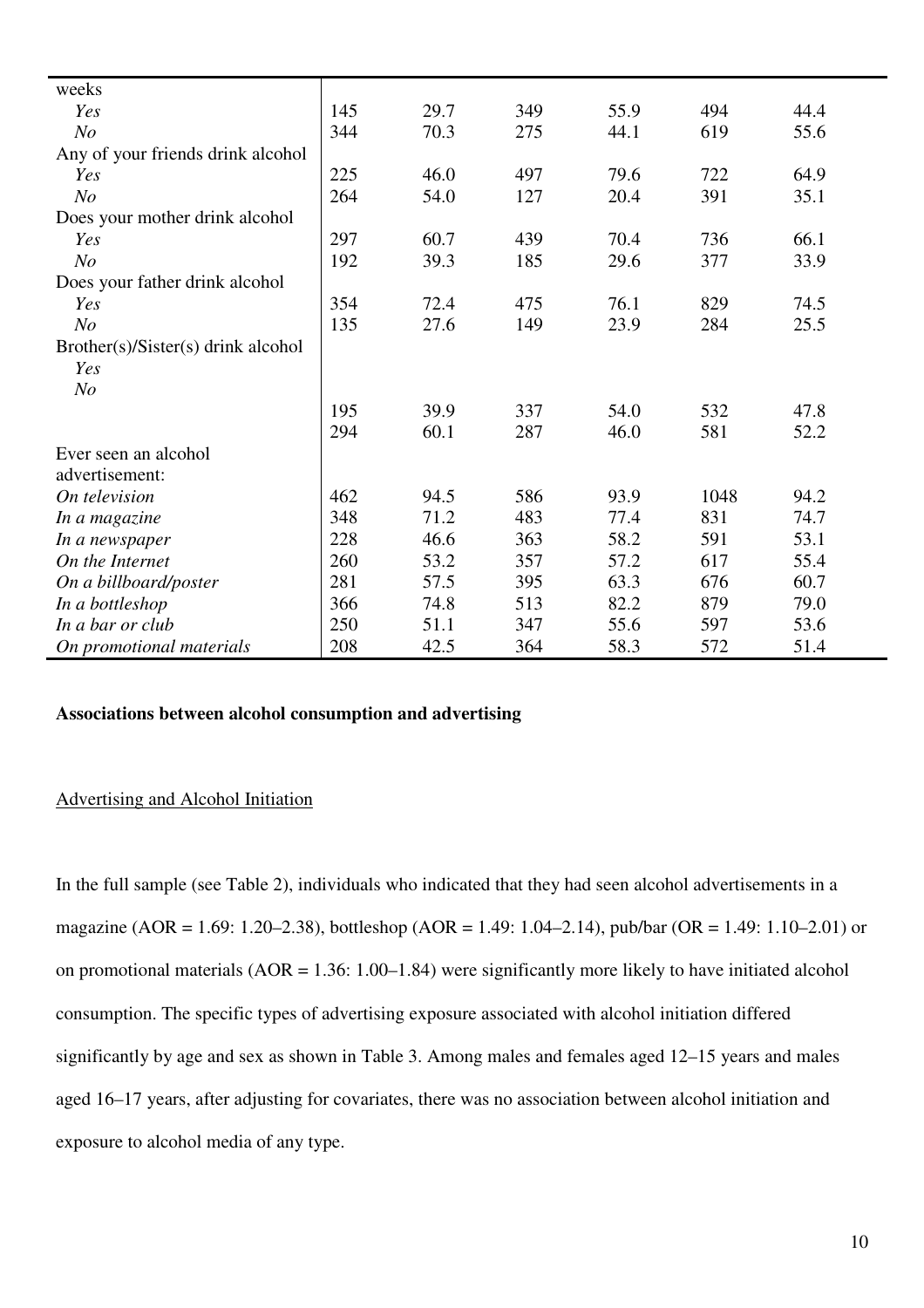Among females aged 16–17 years, alcohol initiation was associated with recalling exposure to alcohol advertising in magazines (AOR =  $1.85$ :  $1.05-3.26$ ), bottleshops (AOR =  $2.04$ :  $1.11-3.74$ ) and bars/pubs  $(AOR = 2.22: 1.32 - 3.74).$ 

|                                    | <b>OR</b> | 95% CI        | AOR**   | 95% CI        |
|------------------------------------|-----------|---------------|---------|---------------|
| <b>Alcohol Initiation</b>          |           |               |         |               |
| TV                                 | 1.12      | $0.67 - 1.85$ | 0.91    | $0.47 - 1.74$ |
| Magazine                           | $2.40*$   | $1.82 - 3.16$ | $1.69*$ | $1.20 - 2.38$ |
| Newspaper                          | $1.35*$   | $1.06 - 1.72$ | 0.96    | $0.71 - 1.29$ |
| Internet                           | $1.47*$   | $1.15 - 1.87$ | 1.26    | $0.93 - 1.70$ |
| Billboard                          | $1.33*$   | $1.04 - 1.70$ | 1.00    | $0.73 - 1.37$ |
| Bottleshop                         | $2.15*$   | $1.61 - 2.88$ | 1.49*   | $1.04 - 2.14$ |
| <b>Bar</b>                         | $2.00*$   | $1.57 - 2.55$ | 1.49*   | $1.10 - 2.01$ |
| Promotional                        | $2.10*$   | $1.64 - 2.68$ | $1.36*$ | $1.01 - 1.84$ |
| Alcohol consumption in the past 12 |           |               |         |               |
| months                             |           |               |         |               |
| TV                                 | 0.71      | $0.43 - 1.18$ | $0.55*$ | $0.30 - 0.99$ |
| Magazine                           | 1.89*     | $1.41 - 2.54$ | 1.32    | $0.93 - 1.86$ |
| Newspaper                          | $1.34*$   | $1.05 - 1.71$ | 1.04    | $0.78 - 1.38$ |
| Internet                           | 1.17      | $0.92 - 1.50$ | 0.99    | $0.74 - 1.32$ |
| Billboard                          | 1.25      | $0.97 - 1.60$ | 1.07    | $0.80 - 1.45$ |
| Bottleshop                         | 1.87*     | $1.36 - 2.57$ | 1.35    | $0.94 - 1.95$ |
| Bar                                | $2.19*$   | $1.65 - 2.71$ | $1.69*$ | $1.27 - 2.25$ |
| Promotional                        | $1.52*$   | $1.20 - 1.95$ | 1.06    | $0.79 - 1.41$ |
|                                    |           |               |         |               |
| Drink in the past 4 weeks          |           |               |         |               |
| TV                                 | 0.87      | $0.53 - 1.43$ | 0.69    | $0.38 - 1.24$ |
| Magazine                           | $2.06*$   | $1.55 - 2.74$ | $1.54*$ | $1.11 - 2.14$ |
| Newspaper                          | $1.40*$   | $1.10 - 1.77$ | 1.13    | $0.86 - 1.49$ |
| Internet                           | $1.52*$   | $1.19 - 1.93$ | $1.36*$ | $1.03 - 1.79$ |
| Billboard                          | $1.30*$   | $1.02 - 1.66$ | 1.06    | $0.80 - 1.42$ |
| Bottleshop                         | 1.80*     | $1.33 - 2.43$ | 1.29    | $0.91 - 1.83$ |
| Bar                                | 1.89*     | $1.49 - 2.41$ | $1.44*$ | $1.09 - 1.91$ |
| Promotional                        | $1.63*$   | $1.28 - 2.06$ | 1.17    | $0.89 - 1.54$ |

Table 2. The association between reported exposure to alcohol advertising and alcohol consumption

 $* p < .05$ 

\*\* odds ratio adjusted for the following covariates: age, gender, mother drink, father drink, country of birth, and religion.

Table 3. The association between advertising and alcohol initiation according to age and sex groups

|                            | <b>OR</b> | 95% CI         | $AOR**$ | – 95% CI       |
|----------------------------|-----------|----------------|---------|----------------|
| Males aged $12 - 15$ years |           |                |         |                |
| Television                 | 2.66      | $0.54 - 13.15$ | 1.69    | $0.19 - 15.42$ |
| Magazine                   | $2.50*$   | $1.33 - 4.72$  | 1.14    | $0.50 - 2.58$  |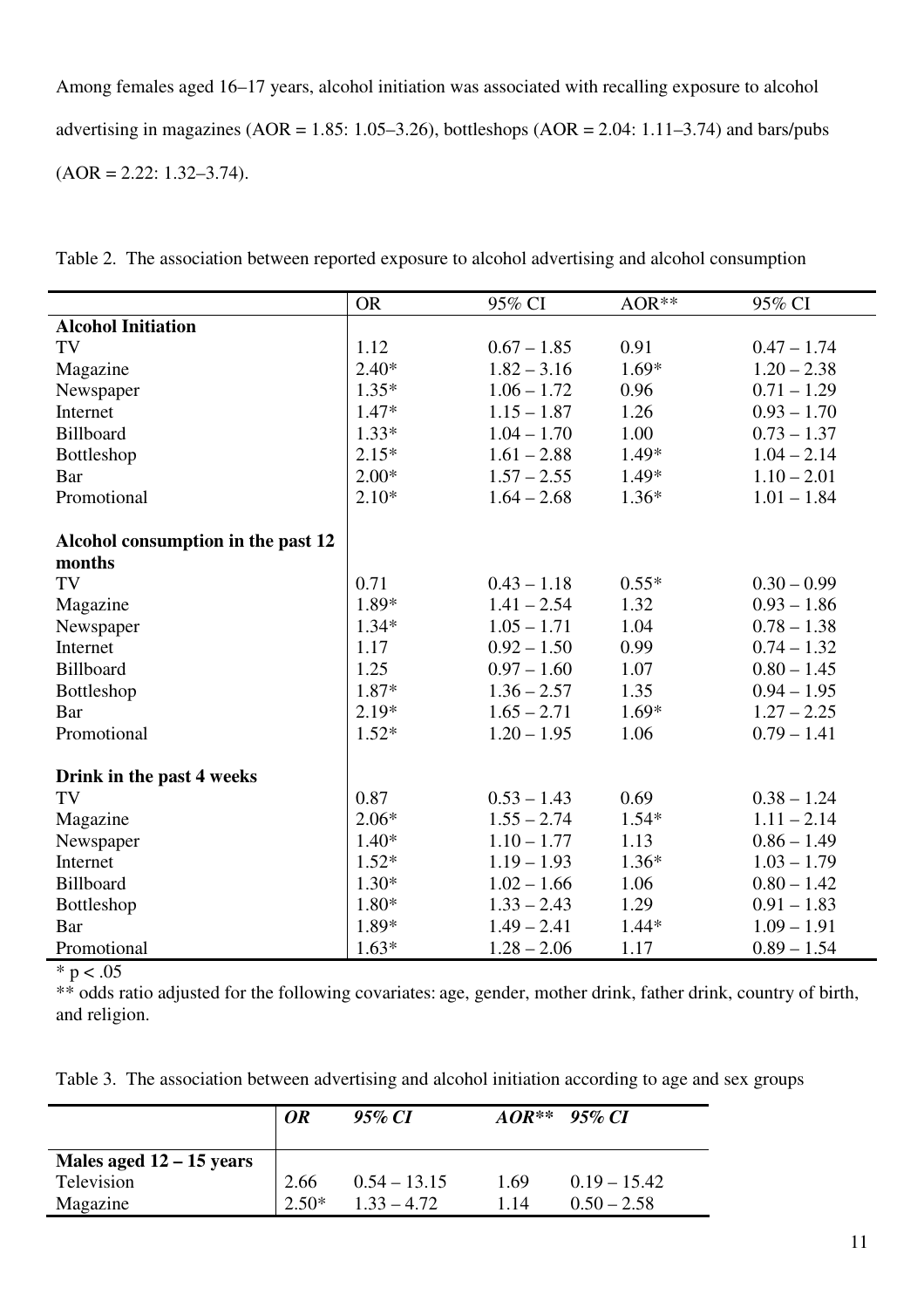| Newspaper                    | 1.31    | $0.75 - 2.27$ | 0.97    | $0.47 - 2.00$ |
|------------------------------|---------|---------------|---------|---------------|
| Internet                     | 1.70    | $0.98 - 2.96$ | 1.52    | $0.74 - 3.12$ |
| Billboard                    | 1.49    | $0.85 - 2.60$ | 0.91    | $0.43 - 1.94$ |
| Bottleshop                   | $2.02*$ | $1.06 - 3.83$ | 1.29    | $0.57 - 2.92$ |
| Bar                          | $2.04*$ | $1.16 - 3.57$ | 1.18    | $0.56 - 2.52$ |
| <b>Promotional Materials</b> | $2.38*$ | $1.36 - 4.19$ | 1.52    | $0.73 - 3.16$ |
| Males aged $16 - 17$ years   |         |               |         |               |
| Television                   | 0.94    | $0.19 - 4.56$ | 0.37    | $0.05 - 2.53$ |
| Magazine                     | 1.92    | $0.96 - 3.85$ | 1.43    | $0.62 - 3.32$ |
| Newspaper                    | 0.89    | $0.46 - 1.71$ | 0.66    | $0.30 - 1.44$ |
| Internet                     | 0.64    | $0.33 - 1.22$ | 0.53    | $0.24 - 1.16$ |
| Billboard                    | 0.61    | $0.30 - 1.22$ | 0.46    | $0.19 - 1.11$ |
| Bottleshop                   | 2.10    | $0.99 - 4.44$ | 1.12    | $0.46 - 2.71$ |
| <b>Bar</b>                   | 1.06    | $0.56 - 2.01$ | 0.71    | $0.33 - 1.54$ |
| <b>Promotional Materials</b> | 1.04    | $0.54 - 1.99$ | 0.73    | $0.33 - 1.59$ |
| Females aged $12 - 15$       |         |               |         |               |
| years                        |         |               |         |               |
| Television                   | 1.04    | $0.39 - 2.78$ | 0.44    | $0.13 - 1.50$ |
| Magazine                     | $3.30*$ | $1.78 - 6.12$ | 2.08    | $0.99 - 4.35$ |
| Newspaper                    | 1.30    | $0.81 - 2.10$ | 1.30    | $0.71 - 2.38$ |
| Internet                     | $1.76*$ | $1.08 - 2.89$ | 1.33    | $0.72 - 2.46$ |
| Billboard                    | 1.47    | $0.90 - 2.40$ | 1.06    | $0.57 - 1.96$ |
| Bottleshop                   | 1.48    | $0.82 - 2.66$ | 0.99    | $0.47 - 2.05$ |
| Bar                          | $2.45*$ | $1.50 - 4.00$ | 1.49    | $0.81 - 2.74$ |
| <b>Promotional Materials</b> | $2.10*$ | $1.28 - 3.43$ | 1.46    | $0.79 - 2.70$ |
| Females aged $16 - 17$       |         |               |         |               |
| years                        |         |               |         |               |
| Television                   | 1.01    | $0.41 - 2.45$ | 1.05    | $0.40 - 2.78$ |
| Magazine                     | $2.09*$ | $1.25 - 3.50$ | $1.85*$ | $1.05 - 3.26$ |
| Newspaper                    | 1.09    | $0.68 - 1.73$ | 0.89    | $0.53 - 1.49$ |
| Internet                     | $1.73*$ | $1.08 - 2.75$ | 1.66    | $1.00 - 2.77$ |
| Billboard                    | 1.37    | $0.86 - 2.19$ | 1.41    | $0.82 - 2.40$ |
| Bottleshop                   | $2.56*$ | $1.48 - 4.41$ | $2.04*$ | $1.11 - 3.74$ |
| Bar                          | $2.49*$ | $1.54 - 4.02$ | $2.22*$ | $1.32 - 3.74$ |
| <b>Promotional Materials</b> | $1.67*$ | $1.05 - 2.66$ | 1.35    | $0.81 - 2.25$ |

 $* p < .05$ 

\*\*odds ratio adjusted for the following covariates: country of birth, religion, mother drinks alcohol, father drinks alcohol, friends drink alcohol.

### Advertising and Regular Alcohol Consumption (in the previous 12 months)

In the full sample (see Table 2), exposure to alcohol advertising in a pub/bar  $(AOR = 1.69: 1.27-2.25)$  was associated with regular alcohol consumption in the previous 12 months. In contrast, having seen an alcohol advertisement on TV was associated with reduced odds of regular alcohol consumption (AOR = 0.55: 0.30– 0.99). The relationships between advertising exposure and regular alcohol consumption differed by age and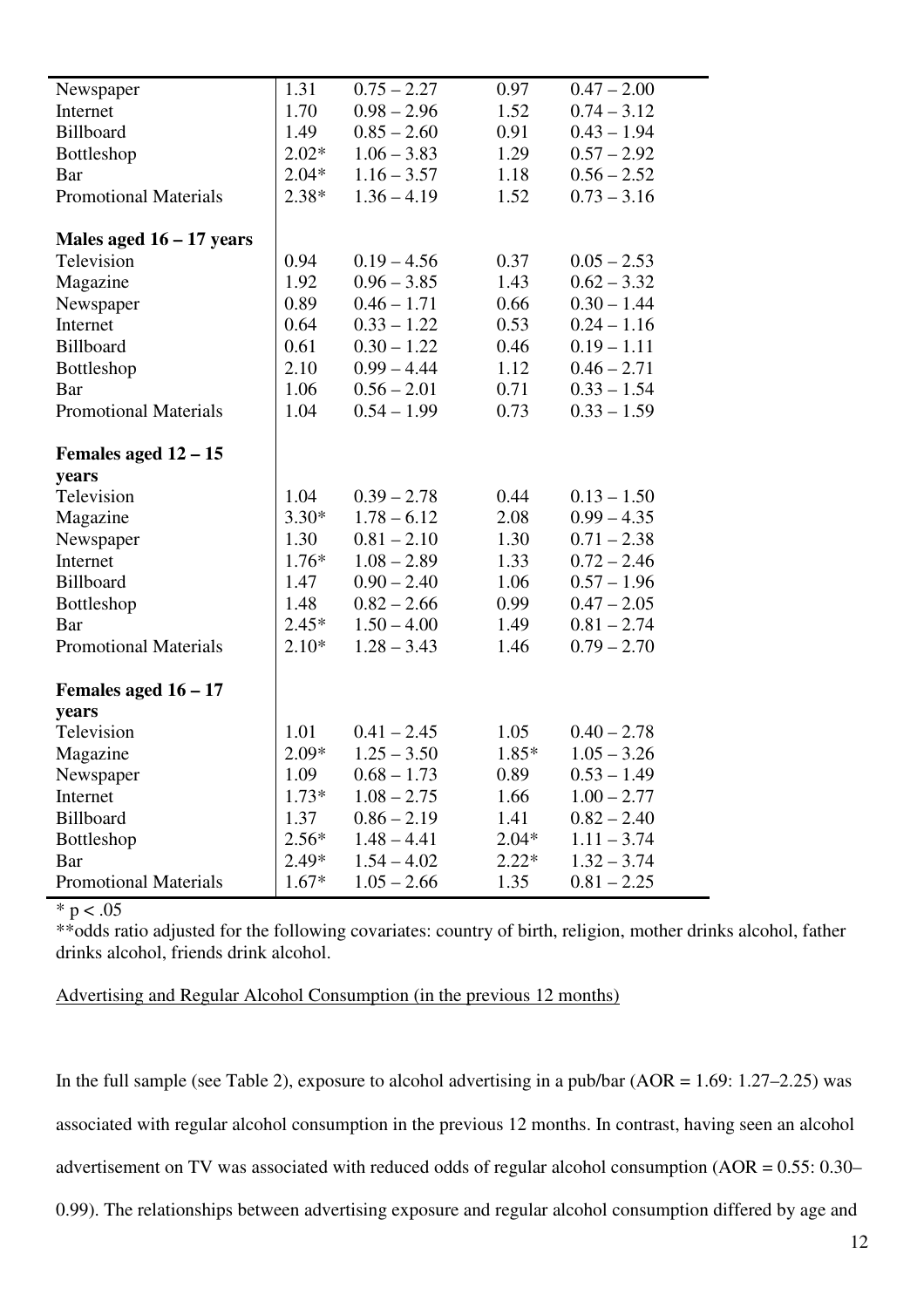sex groups (see Table 4). For example, among males aged 12–15 years, exposure to Internet advertising was associated with regular alcohol consumption  $(AOR = 2.18: 1.02–4.70)$ . For males aged 16–17 years, exposure to alcohol advertising in a bottleshop ( $AOR = 2.88$ : 1.21–6.90) or bar/pub ( $AOR = 2.10$ : 1.13– 3.88) was associated with regular alcohol consumption. Alcohol advertising on TV was associated with a reduced likelihood of regular alcohol consumption in this group (AOR = 0.16: 0.03–0.92). Exposure to alcohol advertisements in a bar/pub predicted greater alcohol consumption among females aged 12–15 years (AOR = 2.73: 1.29–5.76); TV advertising was associated with a reduced likelihood of regular consumption  $(AOR = 0.24: 0.06-0.91)$ . None of the advertising media was associated with regular alcohol consumption among females aged 16–17 years.

|                              | <b>OR</b> | 95% CI        | AOR     | 95% CI        |
|------------------------------|-----------|---------------|---------|---------------|
|                              |           |               |         |               |
| Males aged $12 - 15$ years   |           |               |         |               |
| Television                   | 1.21      | $0.24 - 5.99$ | 0.75    | $0.10 - 5.37$ |
| Magazine                     | 2.04      | $0.97 - 4.29$ | 1.09    | $0.45 - 2.67$ |
| Newspaper                    | 1.06      | $0.57 - 1.97$ | 0.90    | $0.42 - 1.89$ |
| Internet                     | $1.95*$   | $1.03 - 3.68$ | $2.18*$ | $1.02 - 4.70$ |
| <b>Billboard</b>             | 1.59      | $0.84 - 3.03$ | 1.44    | $0.67 - 3.09$ |
| Bottleshop                   | 1.30      | $0.64 - 2.65$ | 0.91    | $0.39 - 2.11$ |
| Bar                          | 1.39      | $0.74 - 2.61$ | 1.08    | $0.50 - 2.33$ |
| <b>Promotional Materials</b> | 1.36      | $0.73 - 2.54$ | 1.01    | $0.46 - 2.19$ |
|                              |           |               |         |               |
| Males aged $16 - 17$ years   |           |               |         |               |
| Television                   | 0.46      | $0.12 - 1.84$ | $0.16*$ | $0.03 - 0.92$ |
| Magazine                     | 1.47      | $0.80 - 2.71$ | 1.21    | $0.59 - 2.48$ |
| Newspaper                    | 0.95      | $0.56 - 1.62$ | 0.78    | $0.42 - 1.44$ |
| Internet                     | 0.72      | $0.43 - 1.21$ | 0.70    | $0.38 - 1.29$ |
| Billboard                    | 0.75      | $0.44 - 1.29$ | 0.79    | $0.41 - 1.53$ |
| Bottleshop                   | $3.61*$   | $1.71 - 7.63$ | $2.88*$ | $1.21 - 6.90$ |
| Bar                          | $2.48*$   | $1.44 - 4.25$ | $2.10*$ | $1.13 - 3.88$ |
| <b>Promotional Materials</b> | 1.02      | $0.60 - 1.74$ | 0.88    | $0.47 - 1.63$ |
| Females aged $12 - 15$       |           |               |         |               |
| years                        |           |               |         |               |
| Television                   | 0.64      | $0.23 - 1.78$ | $0.24*$ | $0.06 - 0.91$ |
| Magazine                     | $2.10*$   | $1.06 - 4.18$ | 1.02    | $0.43 - 2.43$ |
| Newspaper                    | 1.60      | $0.93 - 2.75$ | 1.95    | $0.96 - 3.96$ |
| Internet                     | 1.39      | $0.80 - 2.42$ | 1.07    | $0.53 - 2.19$ |
| Billboard                    | 1.16      | $0.67 - 2.02$ | 0.70    | $0.34 - 1.43$ |
| Bottleshop                   | 1.58      | $0.79 - 3.17$ | 1.19    | $0.49 - 2.88$ |
|                              |           |               |         |               |
| Bar                          | $3.61*$   | $1.99 - 6.53$ | $2.73*$ | $1.29 - 5.76$ |

Table 4. The association between advertising and regular alcohol consumption in adolescents according to age and sex groups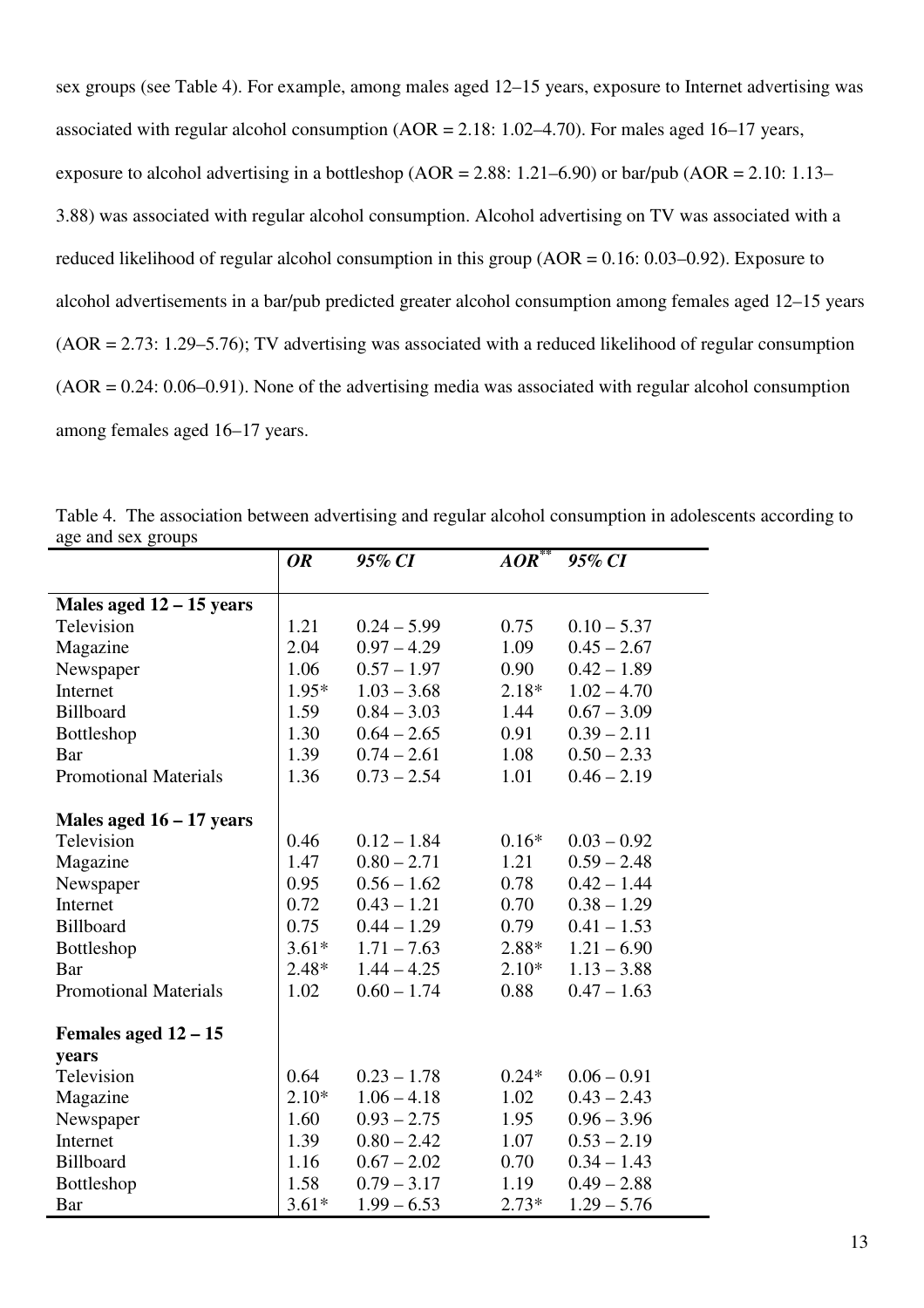| <b>Promotional Materials</b> | $2.31*$ | $1.33 - 4.01$ | 1.70 | $0.85 - 3.40$ |
|------------------------------|---------|---------------|------|---------------|
| Females aged $16 - 17$       |         |               |      |               |
| years                        |         |               |      |               |
| Television                   | 0.72    | $0.34 - 1.57$ | 0.78 | $0.34 - 1.78$ |
| Magazine                     | $1.79*$ | $1.09 - 2.93$ | 1.61 | $0.95 - 2.75$ |
| Newspaper                    | 1.22    | $0.82 - 1.82$ | 1.00 | $0.64 - 1.55$ |
| Internet                     | 1.07    | $0.71 - 1.60$ | 0.92 | $0.59 - 1.44$ |
| <b>Billboard</b>             | 1.35    | $0.89 - 2.05$ | 1.38 | $0.86 - 2.21$ |
| <b>Bottleshop</b>            | 1.40    | $0.83 - 2.36$ | 1.13 | $0.64 - 2.02$ |
| Bar                          | $1.67*$ | $1.11 - 2.49$ | 1.45 | $0.94 - 2.25$ |
| <b>Promotional Materials</b> | 1.10    | $0.73 - 1.64$ | 0.92 | $0.59 - 1.44$ |

 $* p < .05$ 

\*\*odds ratio adjusted for the following covariates: country of birth, religion, mother drinks alcohol, father drinks alcohol, friends drink alcohol.

Advertising and Recent Alcohol Consumption

In the full sample (see Table 2), recent alcohol consumption was associated with exposure to alcohol advertising in a magazine (AOR = 1.54: 1.11–2.14), on the Internet (AOR = 1.36: 1.03–1.79) or in a pub/bar  $(AOR = 1.44: 1.09-1.91)$ . When the analyses were broken down by age and sex (see Table 5), alcohol advertising in magazines (AOR = 2.38: 1.03–5.61) and on the Internet (AOR = 3.05: 1.45–6.40) was associated with alcohol consumption among males aged 12–15 years. In females aged 12–15 years, advertisements in newspapers  $(AOR = 2.15: 1.12-4.13)$  and bars/pubs  $(AOR = 2.11: 1.08-4.10)$  were associated with recent alcohol consumption. Exposure to TV advertising was associated with reduced odds of recent consumption in males aged  $16-17$  years (AOR = 0.12: 0.02–0.82). However, none of the other advertising factors were associated with increased odds of recent alcohol consumption in males or females aged 16–17 years. The lack of significant associations could reflect that more than half of these individuals (55.9%) had consumed alcohol in the previous 4 weeks.

|                            | <b>OR</b> | ັ<br>95% CI    | $\overline{AOR}^{**}$ | 95% CI         |
|----------------------------|-----------|----------------|-----------------------|----------------|
| Males aged $12 - 15$ years |           |                |                       |                |
| Television                 | 3.97      | $0.49 - 32.41$ | 2.54                  | $0.24 - 26.75$ |
| Magazine                   | $3.65*$   | $1.72 - 7.74$  | $2.38*$               | $1.00 - 5.67$  |
| Newspaper                  | 1.31      | $0.73 - 2.35$  | 1.45                  | $0.72 - 2.94$  |
| Internet                   | $2.64*$   | $1.45 - 4.82$  | $3.05*$               | $1.45 - 6.40$  |
| <b>Billboard</b>           | 1.52      | $0.84 - 2.76$  | 1.16                  | $0.56 - 2.43$  |

Table 5. The associations between advertising and recent alcohol according to age and sex groups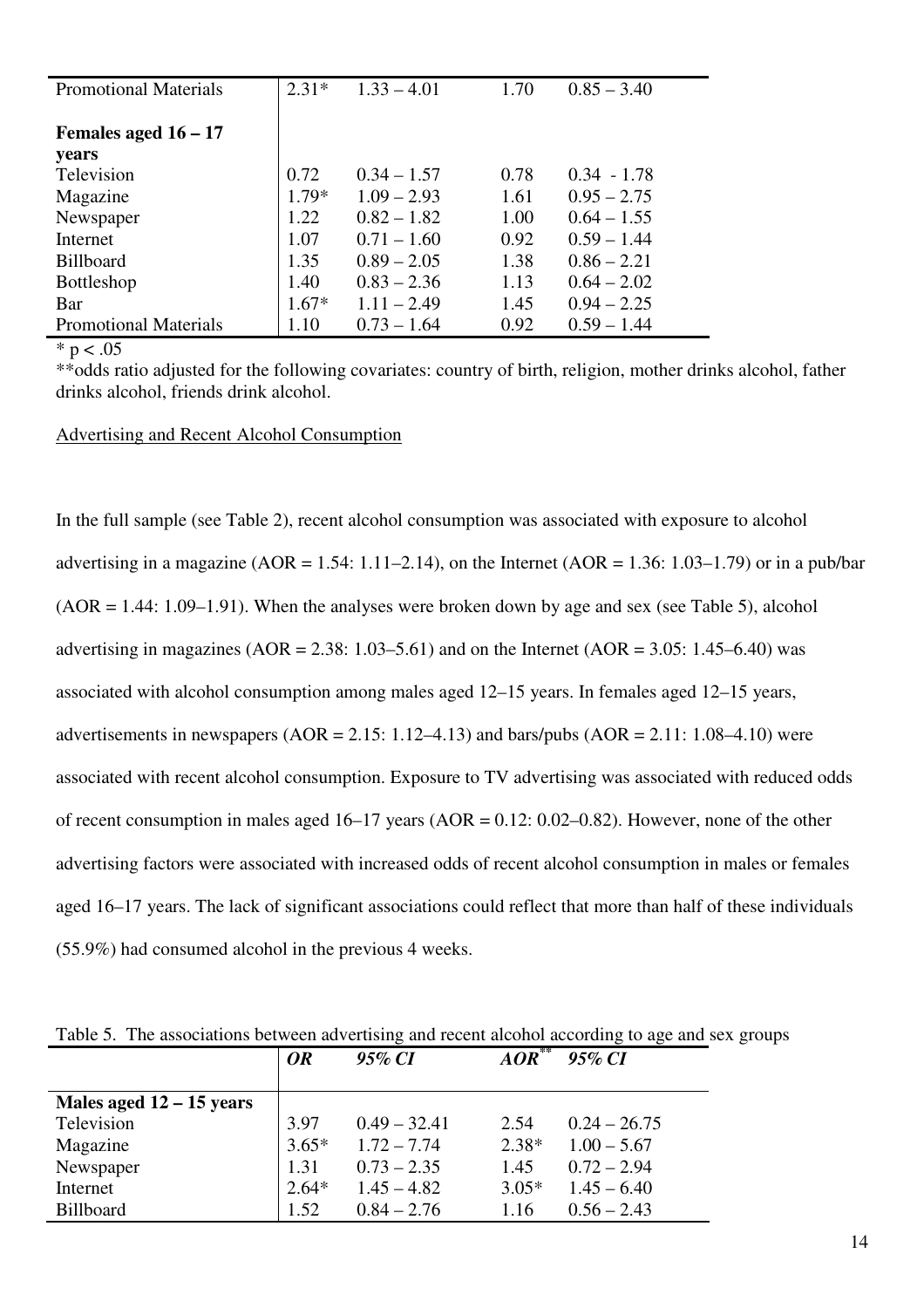| Bottleshop                   | 1.57    | $0.80 - 3.09$ | 1.14    | $0.51 - 2.55$ |
|------------------------------|---------|---------------|---------|---------------|
| Bar                          | 1.69    | $0.94 - 3.06$ | 1.39    | $0.66 - 2.92$ |
| <b>Promotional Materials</b> | 1.89    | $1.05 - 3.41$ | 1.56    | $0.75 - 3.25$ |
|                              |         |               |         |               |
| Males aged $16 - 17$ years   |         |               |         |               |
| Television                   | 0.36    | $0.07 - 1.72$ | $0.12*$ | $0.02 - 0.82$ |
| Magazine                     | 1.30    | $0.70 - 2.41$ | 1.02    | $0.49 - 2.11$ |
| Newspaper                    | 0.95    | $0.55 - 1.63$ | 0.88    | $0.47 - 1.64$ |
| Internet                     | 1.01    | $0.60 - 1.72$ | 0.92    | $0.50 - 1.71$ |
| Billboard                    | 0.67    | $0.39 - 1.17$ | 0.54    | $0.28 - 1.07$ |
| Bottleshop                   | $2.32*$ | $1.16 - 4.62$ | 1.62    | $0.72 - 3.61$ |
| Bar                          | 1.40    | $0.82 - 2.39$ | 1.05    | $0.57 - 1.93$ |
| <b>Promotional Materials</b> | 1.09    | $0.63 - 1.87$ | 0.95    | $0.51 - 1.77$ |
|                              |         |               |         |               |
| Females aged $12 - 15$       |         |               |         |               |
| years                        |         |               |         |               |
| Television                   | 1.00    | $0.34 - 2.90$ | 0.49    | $0.14 - 1.71$ |
| Magazine                     | $2.53*$ | $1.28 - 5.01$ | 1.39    | $0.62 - 3.12$ |
| Newspaper                    | 1.96*   | $1.15 - 3.32$ | $2.15*$ | $1.12 - 4.13$ |
| Internet                     | 1.51    | $0.88 - 2.59$ | 1.19    | $0.61 - 2.30$ |
| Billboard                    | 1.48    | $0.86 - 2.54$ | 1.28    | $0.66 - 2.47$ |
| Bottleshop                   | 1.49    | $0.77 - 2.89$ | 1.10    | $0.50 - 2.43$ |
| Bar                          | $3.25*$ | $1.86 - 5.70$ | $2.11*$ | $1.08 - 4.10$ |
| <b>Promotional Materials</b> | $2.03*$ | $1.19 - 3.45$ | 1.64    | $0.86 - 3.12$ |
|                              |         |               |         |               |
| Females aged $16 - 17$       |         |               |         |               |
| years                        |         |               |         |               |
| Television                   | 0.73    | $0.33 - 1.61$ | 0.74    | $0.32 - 1.72$ |
| Magazine                     | $1.72*$ | $1.07 - 2.79$ | 1.59    | $0.95 - 2.65$ |
| Newspaper                    | 1.08    | $0.72 - 1.62$ | 0.94    | $0.61 - 1.45$ |
| Internet                     | 1.47    | $0.98 - 2.20$ | 1.37    | $0.89 - 2.12$ |
| Billboard                    | 1.41    | $0.94 - 2.14$ | 1.40    | $0.89 - 2.21$ |
| Bottleshop                   | 1.53    | $0.91 - 2.56$ | 1.29    | $0.74 - 2.25$ |
| Bar                          | $1.68*$ | $1.12 - 2.51$ | 1.48    | $0.96 - 2.27$ |
| <b>Promotional Materials</b> | 1.11    | $0.74 - 1.65$ | 1.04    | $0.67 - 1.61$ |
|                              |         |               |         |               |

 $* p < .05$ 

\*\*odds ratio adjusted for the following covariates: country of birth, religion, mother drinks alcohol, father drinks alcohol, friends drink alcohol.

## **DISCUSSION**

We observed that many young Australians were regularly consuming alcohol. For example, nearly half of the young people surveyed had consumed alcohol in the previous 4 weeks, with 38.4% indicating that they had consumed alcohol on a regular basis in the previous 12 months. Many younger adolescents (i.e. 12–15 year olds) also reported regular and recent alcohol consumption.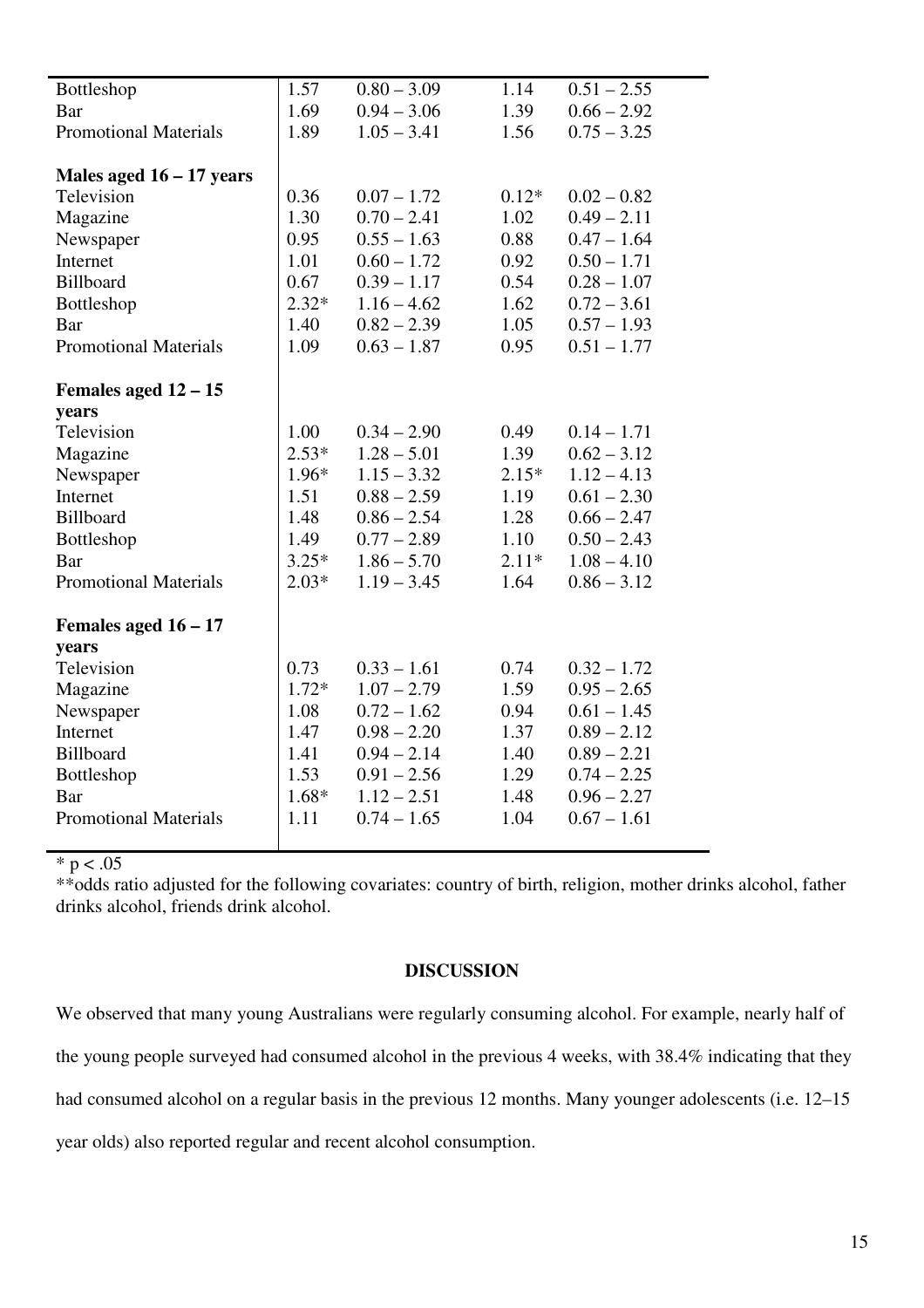The majority indicated that they had been exposed to alcohol advertisements on television, in newspapers and magazines, on the Internet, on billboards/posters and promotional materials and in bottleshops, bars and pubs. Our results show higher awareness of in-store promotions, television advertising, newspaper/magazine advertising and Internet advertising than those found in a survey of 1000 13 year olds in the UK (Gordon *et al*., 2011); the levels of awareness of billboards or posters and branded promotional materials were similar. A Californian qualitative study with 304 middle school and high school students found high awareness of alcopop advertisements from television, magazines, newspapers, billboards, in-store, Internet and on promotional material (Center for Applied Research Solutions, 2006). These studies suggest that exposure to alcohol marketing among very young adolescents is not a uniquely Australian phenomenon.

We found that exposure to some of these types of alcohol advertisements was associated with increased alcohol consumption. Overall, exposure to alcohol advertising in magazines, bottleshops, pubs/bars and via promotional materials was associated with alcohol initiation. Alcohol advertising in pubs/bars was associated with regular consumption in the previous 12 months; and magazine, Internet and pub/bar advertising was associated with consumption in the past 4 weeks.

The nature of these associations differed by age and gender, as was the case in the Connolly *et al.* (1994) longitudinal study. This is important because it suggests that alcohol advertising could have different effects across age and gender. Among younger and older males and younger females, none of the advertising media were associated with alcohol initiation (after controlling for other factors). This is perhaps not surprising, given that there is strong evidence that a range of other factors—such as participation in sporting teams (Lorente *et al*., 2004) and peer/family drinking patterns (Bahr *et al*., 1995)—also influence alcohol initiation in adolescents. Thus, it is possible that such factors play a more important role in influencing alcohol initiation among males and younger females than does advertising (although advertising appears to influence frequency and amount of consumption in these groups). Among females aged 16–17 years, exposure to alcohol advertising in magazines, bottleshops and pubs/bars was associated with alcohol initiation,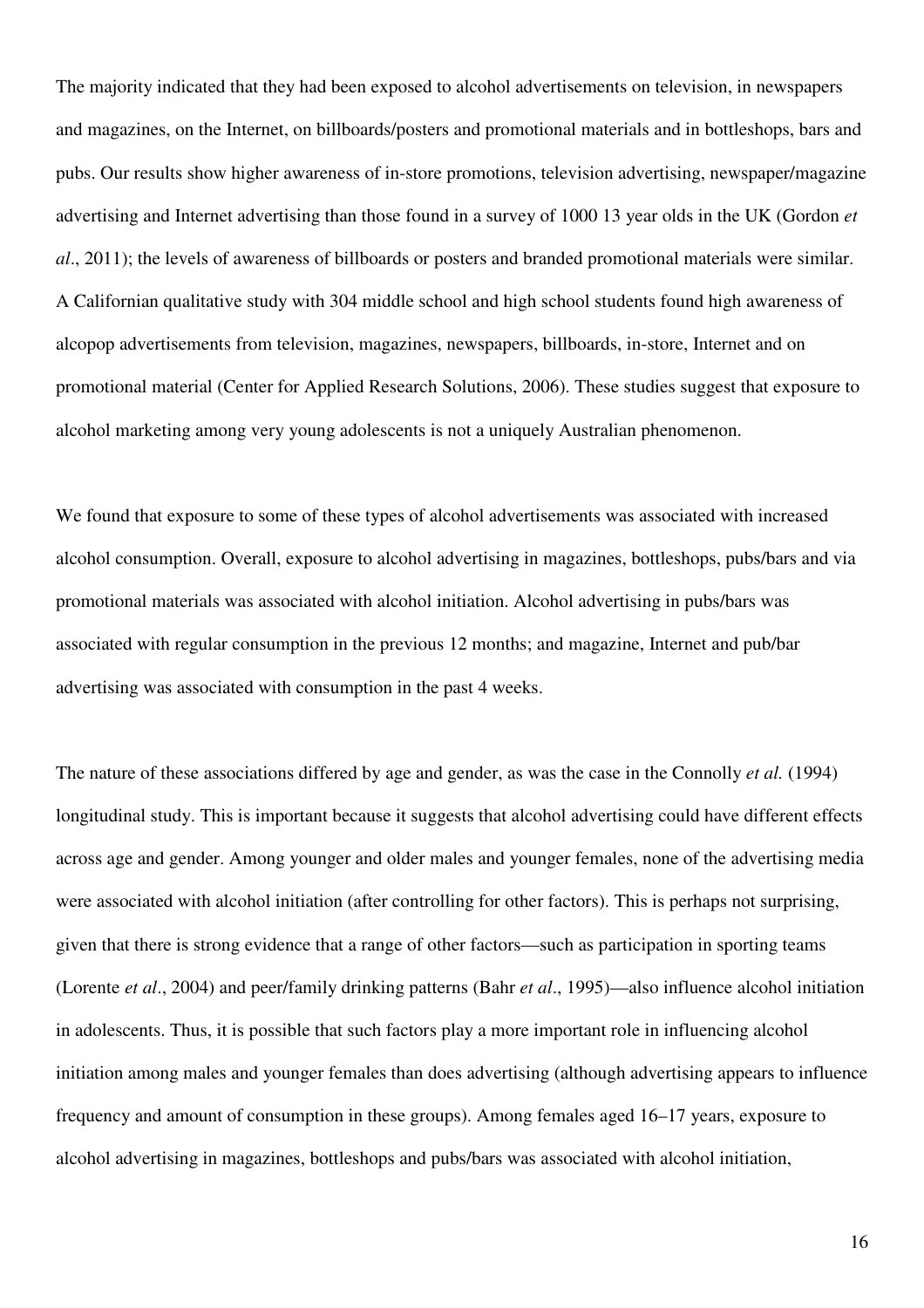suggesting that strategies to reduce such exposure could perhaps be targeted as a way to delay alcohol initiation among females.

Among young males, exposure to advertising through the Internet and magazines was associated with recent alcohol consumption, with Internet advertising also associated with regular alcohol consumption. The findings for Internet advertising are of concern, given the increasing rates of Internet use among young people and the difficulties of regulating advertising content in this medium. Thus, although there was no clear evidence that advertising was associated with alcohol initiation among young males, the present results may suggest that alcohol advertising influences drinking habits. The association between alcohol consumption and exposure to alcohol advertising in magazines is also important. Many magazines in Australia that are technically for adults (and hence are allowed to include alcohol advertising) have a high youth readership. These results suggest that stricter regulation of alcohol advertising in magazines with high youth readership is required; this issue has also been identified in the USA (Siegel *et al.*, 2008).

Among older males, alcohol advertising at the point-of-sale (i.e. bottleshops and pubs/bars) was significantly associated with regular alcohol consumption. This is not surprising given that the majority of males of this age had already initiated alcohol consumption and were more likely to be familiar with and exposed to alcohol advertising at the point-of-sale.

For young female adolescents, alcohol advertisements in a bar/pub were associated with recent alcohol consumption and regular alcohol consumption; newspaper advertisements also predicted recent consumption. The findings for alcohol advertisements in bars/pubs (for both males and females) are interesting given that the legal drinking age in Australia is 18 years. Adolescents aged <18 years are allowed to enter bars/pubs with a responsible adult (e.g. a family member); thus, entering a bar/pub could occur through involvement in an affiliated sport team or through a family activity such as a meal. Even though adolescents are unable to legally consume alcohol in these venues, they are still exposed to alcohol

17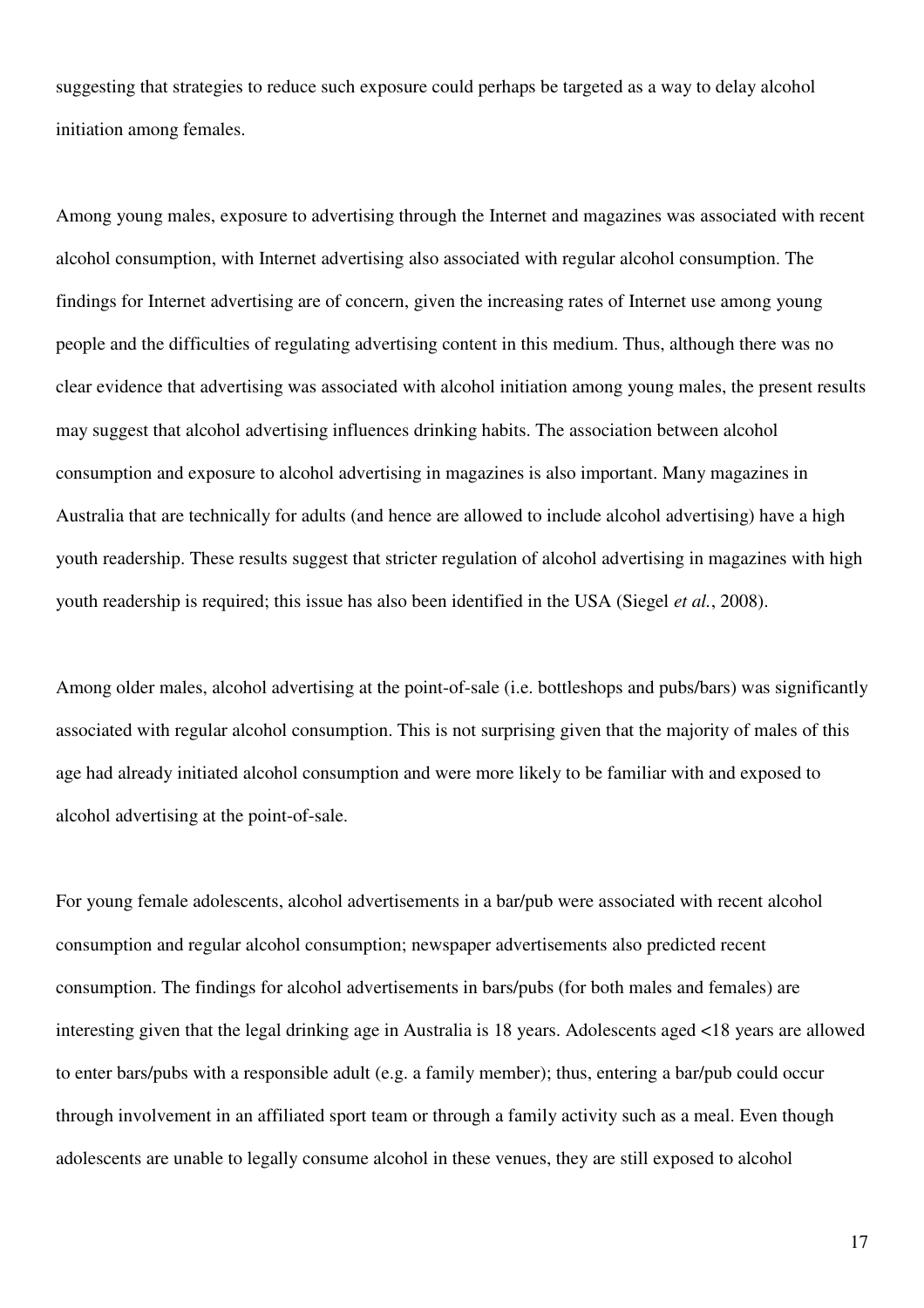advertising and adults' drinking behaviours. These findings may indicate the need to reconsider policies and regulations regarding the visibility of alcohol advertisements in these venues.

There are several possible explanations for the observed associations in this study. First, it is possible that increased exposure to alcohol advertising contributes to increased alcohol consumption in young people, by promoting positive attitudes to alcohol (Anderson *et al.*, 2009a). Although many studies examining the associations between alcohol advertising and alcohol consumption in young people have been crosssectional, there are an increasing number of longitudinal studies that demonstrate that exposure to alcohol advertising does have an impact on young people's drinking behaviour (Anderson *et al.*, 2009a). For example, a recent study in the UK found an association between involvement with, and awareness of, alcohol marketing and drinking uptake or increased frequency of drinking (Gordon *et al*., 2010). However, it is also possible that young people who regularly consume alcohol are more likely to remember and recall alcohol advertisements. Unfortunately, because the present data are cross-sectional, we are unable to determine the direction of causation in this paper.

The findings for alcohol initiation, particularly among older adolescent females, are of concern. While the association between initiation and exposure via on-premise and off-premise marketing is likely to operate in both directions (exposure leads to initiation and initiation leads to exposure), we found a strong association between exposure to magazine advertisements for initiation of drinking among older adolescent females. This latter finding—combined with findings from qualitative studies of reasons for drinking initiation, content analyses of Australian print alcohol advertising, and survey studies of young people's responses to these advertisements (Jones and Donovan, 2001; Jones *et al*., 2009)—suggests that advertising exposure via magazines is an important predictor of alcohol initiation among Australian adolescent females.

The present study is novel because although research conducted in the USA and UK has demonstrated that different forms of alcohol advertising are associated with underage drinking, to our knowledge there have been no similar studies conducted in Australia. Furthermore, most US studies have focused on television and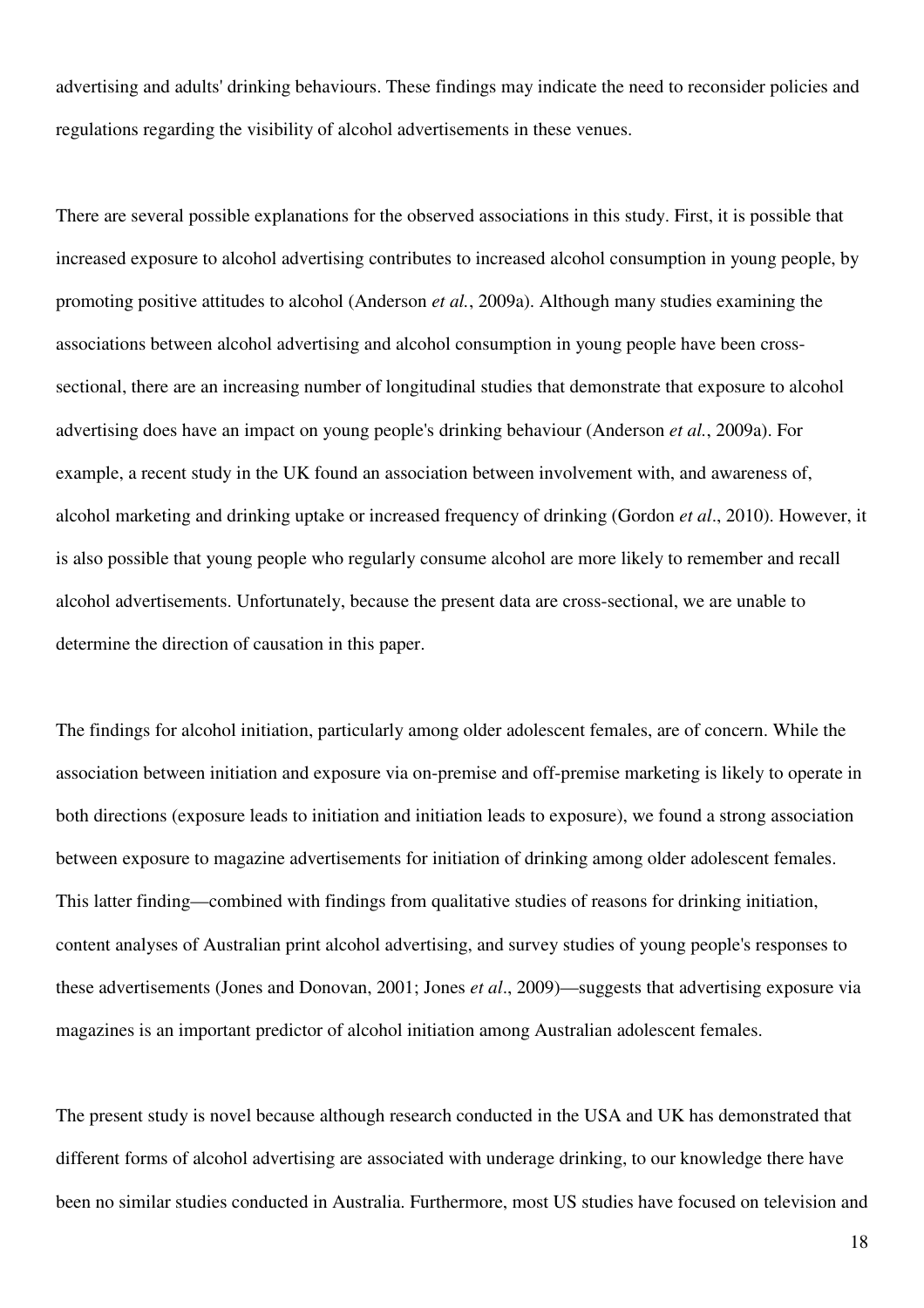magazine advertising, with very few studies examining the associations between adolescent drinking behaviours and exposure to other forms of alcohol advertising involving the Internet and promotions at the point-of-sale. Alcohol advertising and promotions at the point-of-sale is also an important factor, but has been largely ignored in Australia—perhaps due to the perception that as alcohol is only sold in licensed venues (i.e. not in convenience stores and supermarkets as in the USA) young people in this country are not exposed to point-of-sale marketing. However, our results suggest that many young people are exposed to point-of-sale alcohol promotions and this may impact on their drinking behaviour. This supports calls for the regulation of alcohol messages in point-of-sale advertising.

There are some limitations of this study that warrant discussion. The cross-sectional design means that we are unable to determine whether exposure to alcohol advertising causes underage drinking or *vice versa*. However, based on longitudinal data from other countries, it is plausible to conclude that at least among some young people, increased exposure to alcohol advertising influences drinking patterns. Furthermore, although we examined several types of alcohol advertising, we were not able to quantify the level of exposure. This is likely to be important because the impact of alcohol advertising on underage drinking could depend on the amount of exposure to the different forms of advertising. Also, alcohol consumption was assessed using two relatively crude measures: (a) frequency of alcohol consumption in the previous year; and (b) recent alcohol consumption. Although these items provide an indication of young people's drinking behaviours, the use of more detailed measures that provide an indication of the amount and type of alcohol that young people are consuming will provide a more comprehensive insight into these relationships. Previous research has demonstrated that a range of factors including psychological expectations and exposure to family members being drunk are associated with alcohol consumption in adolescents. Although we did include data on adolescents' perceptions that their parents consumed alcohol, we did not have specific data relating to whether they had seen their parents drunk. We also did not have specific data relating to adolescents' psychological expectations associated with drinking. Therefore, although the present study controlled for factors such as age, gender, country of birth, exposure to parent and peer alcohol consumption, future research will need to also assess and control for these other variables. Finally, it is

19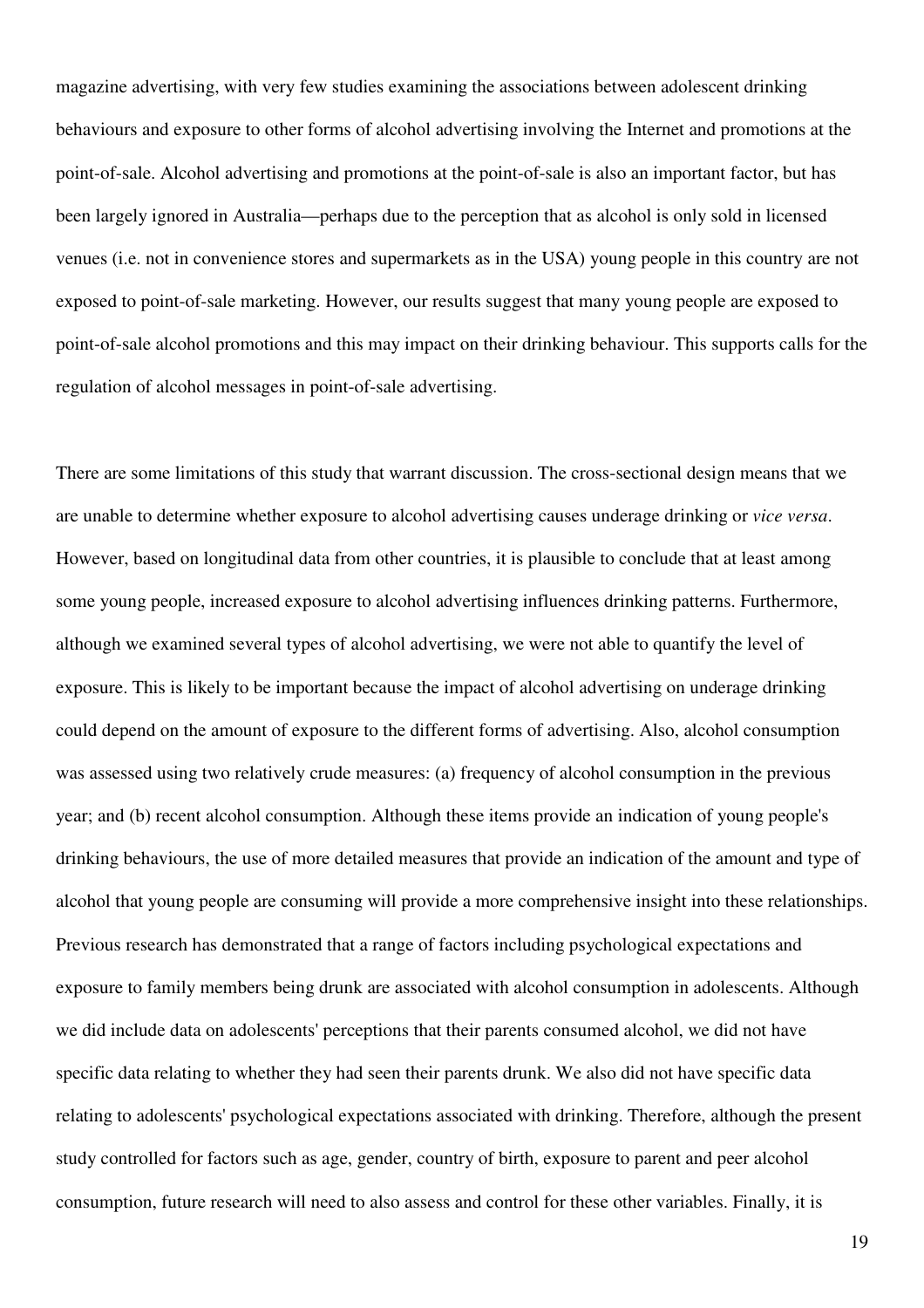possible that the present sample is not representative of the Australian adolescent population and that the type of recruitment (particularly recruiting online) may have biased the results. Although this was controlled statistically in the present research, future research on more representative samples, taking into account the considerations raised above, will be important in further clarifying the nature of the association between advertising and alcohol consumption.

The strengths of the present study are the large sample size (particularly in the young adolescent age group) and the focus on Australian adolescents. This study therefore provides an important insight into the potential impact of alcohol advertising on the drinking habits of young people. The large sample size also allowed us to examine how the associations between different forms of alcohol advertising and alcohol consumption varied by age and sex.

In their analysis of the effectiveness of potential harm reduction strategies, Anderson *et al.* (2009b) concluded that young people in countries with higher exposure to alcohol advertising are more likely to increase their drinking as they enter adulthood and, importantly, that voluntary systems of alcohol marketing (self-regulation) are ineffective in preventing marketing content that influences young people. The recent Australian National Preventative Health Taskforce, aimed at changing the pro-drinking culture in Australia, identified an 'optimal package' of interventions, with the second priority (after introducing volumetric taxation) being bans on alcohol advertising (Doran *et al*., 2010).

## **Conclusion**

To our knowledge, this study provides the first insights into the potential impacts of different types of alcohol advertising on underage drinking in an Australian sample. The results are consistent with overseas studies and suggest that exposure to alcohol advertisements across a variety of media is strongly associated with drinking patterns. These findings are important because in the current environment, young people are exposed to at least some form of alcohol advertising, much of which is subject to limited, if any, regulation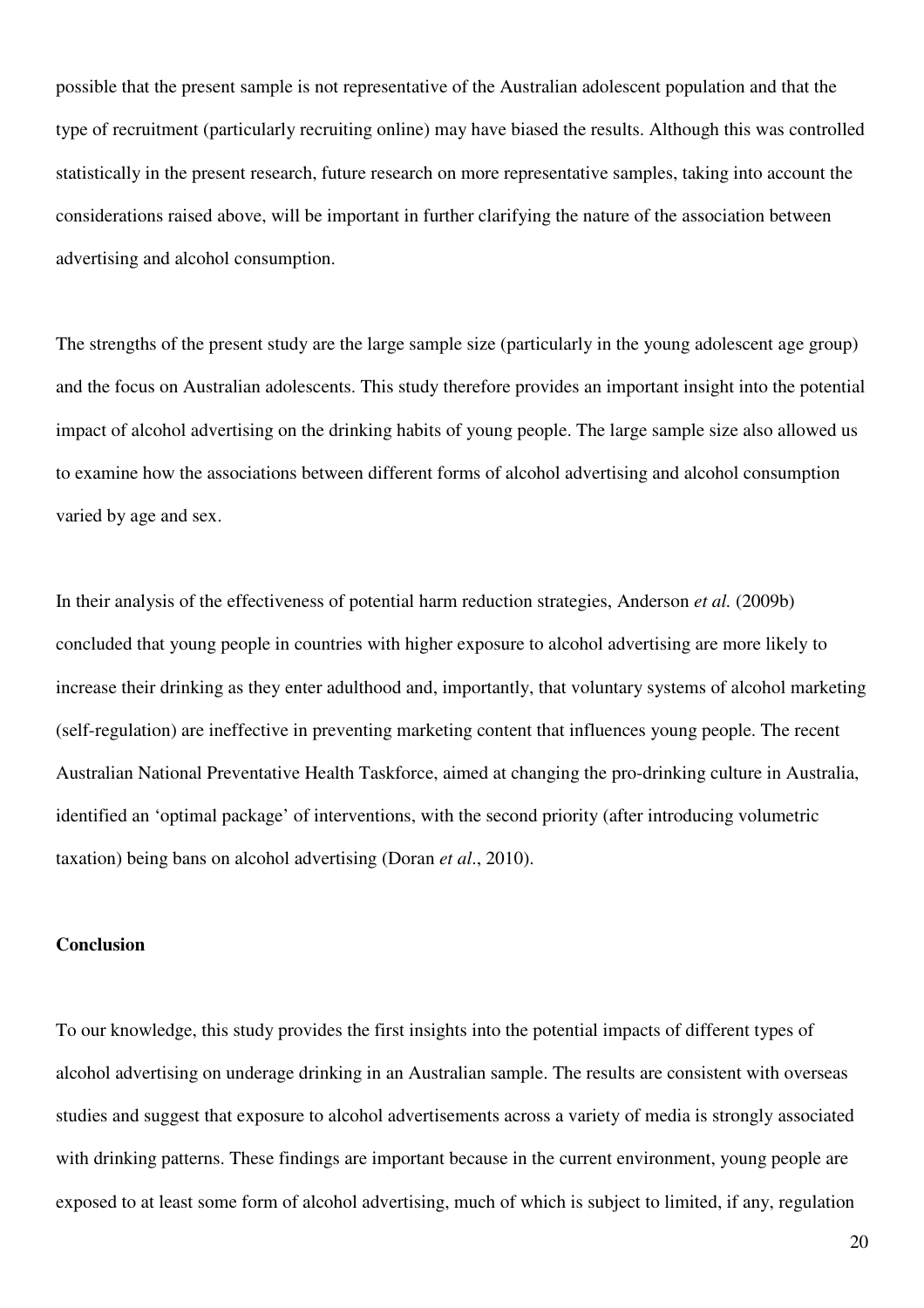on its placement, frequency and content. Researchers and policy makers therefore need to develop ways to minimize young people's exposure to alcohol advertising in order to reduce its impact on their drinking attitudes and behaviours.

#### **Acknowledgements**

This research was funded by the New South Wales Department of Health.

#### **References**

- Anderson P, de Bruijn A, Angus K *et al.* (2009) Impact of Alcohol Advertising and Media Exposure on Adolescent Alcohol Use: A Systematic Review of Longitudinal Studies. *Alcohol Alcohol 44:229- 243.*
- Anderson P, Chisholm D, Fuhr DC. (2009) Effectiveness and cost-effectiveness of policies and programmes to reduce the harm caused by alcohol. *Lancet,* **373**: 2234–46
- Austin EW, Knaus C. (2000) Predicting the potential for risky behavior among those 'too young' to drink as a result of appealing advertising. *J Health Commun* **5**: 13-27.
- Bahr SJ, Anastasios C, Maughan SL. (1995). Family, educational and peer influences on the alcohol us of female and male adolescents. *J Stud Alcohol* **56**: 457 – 469.
- Bonomo Y, Coffey C, Wolfe R *et al.* (2001) Adverse outcomes of alcohol use in adolescents. *Addiction* **96**: 1485-1496.
- Buchmann A, Schmid B, Blomeyer D, *et al.* (2009) Impact of age at first drink on vulnerability to alcoholrelated problems: Testing the marker hypothesis in a prospective study of young adults. *Journal of Psychiatric Research* **43:** 1205 – 1212.
- Center for Applied Research Solutions (2006) "Alcopops" and Californian youth: A conversation with middle and high school students. Folsom CA: Center for Applied Research Solutions.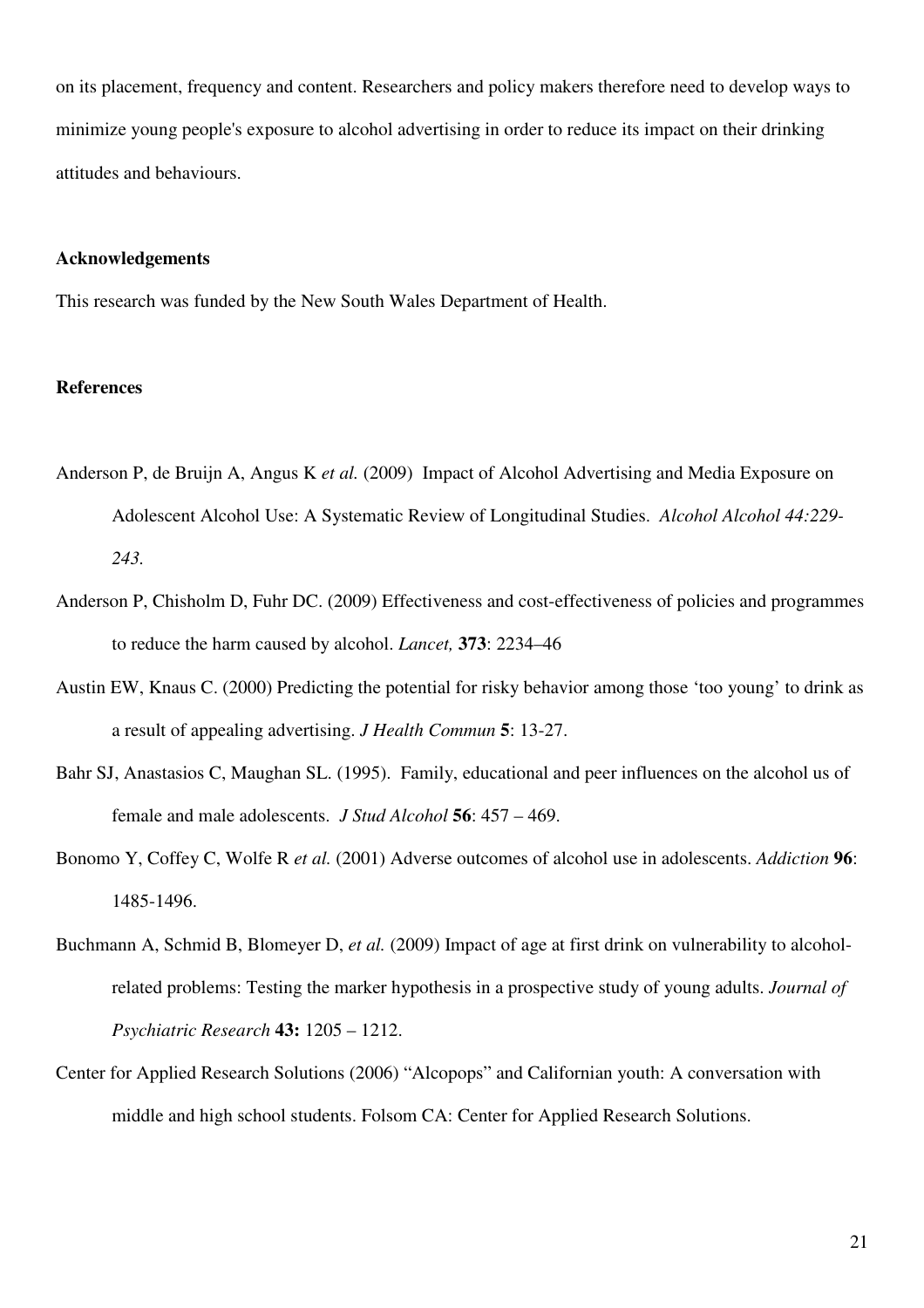- Center on Alcohol Marketing and Youth (2006a) Still Growing After All These Years: Youth Exposure to Alcohol Advertising on Television, 2001–2005. Washington, D.C., Center on Alcohol Marketing and Youth.
- Center on Alcohol Marketing and Youth (2006b) Youth Exposure to Alcohol Advertising in Magazines, 2001 to 2004: Good News, Bad News. Washington, D.C., Center on Alcohol Marketing and Youth.
- Chen MJ, Grube JW, Bersamin M *et al.* (2005) Alcohol advertising: What makes it attractive to youth? *J Health Commun* **10**: 553-565.
- Collins RL, Ellickson PL, McCaffrey D *et al.* (2007) Early adolescent exposure to alcohol advertising and its relationship to underage drinking. *J Adolesc Health* **40**: 527-534.
- Connolly GM, Casswell S, Zhang JF *et al.* (1994) Alcohol in the mass media and drinking by adolescents: a longitudinal study. *Addiction* **89**:1255–63.
- Donovan K, Donovan RJ**,** Howat P *et al.* (2007) Magazine alcohol advertising compliance with the Australian Alcoholic Beverages Advertising Code. *Drug Alcohol Rev* **26**: 73-81.
- Doran CM, Hall WD, Shakeshaft AP *et al.* (2010) Alcohol policy reform in Australia: what can we learn from the evidence? *Med J Aust* **192**: 468–470.
- Ellickson PL, Collins RL, Hambarsoomians K *et al.* (2005) Does alcohol advertising promote adolescent drinking?: results from a longitudinal assessment. *Addiction* **100**: 235-246.
- Fleming K, Thorson E, Atkin C. (2004) Alcohol advertising exposure and perceptions: Links with alcohol expectancies and intentions to drink or drinking in underaged youth and young adults. *J Health Commun* **9**: 3-29.
- Garfield CF, Chung PJ, Rathouz PJ. (2003) Alcohol advertising in magazines and adolescent readership. *JAMA* **289**: 2424-2429.
- Gordon R, MacKintosh AM, Moodie C. (2010). The impact of alcohol marketing on youth drinking behaviour: A two-stage cohort study. *Alcohol Alcohol* **45:** 470-480.
- Gordon R, Harris F, MacKintosh AM, Moodie C. (2011). Assessing the cumulative impact of alcohol marketing on young people's drinking: Cross-sectional data findings. *Addict Res Theory* **19**: 66 –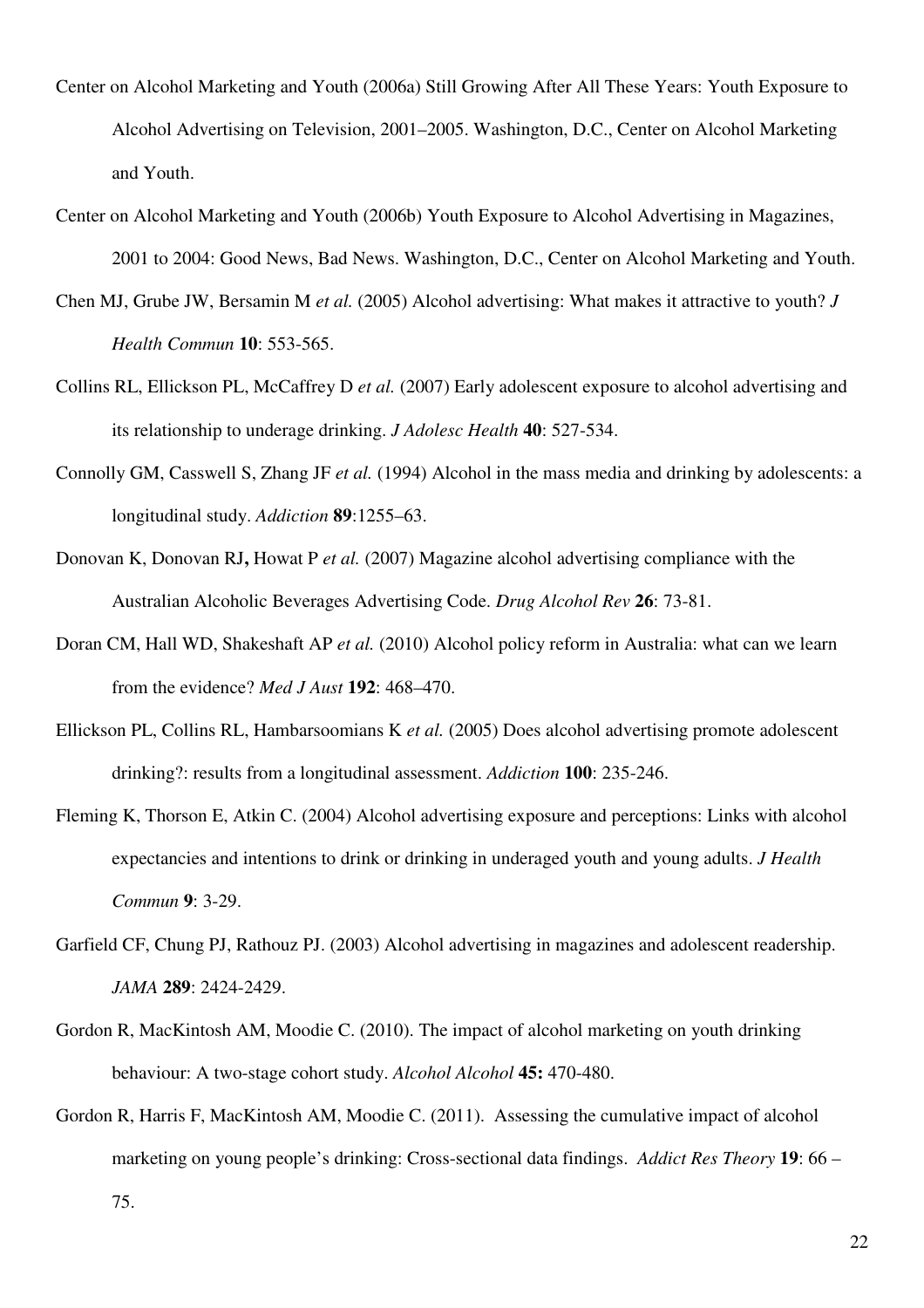- Hingson RW, Heeren T, Winter WR. (2006) Age at drinking onset and alcohol dependence. *Archives of Pediatrics and Adolescent Medicine* **160:** 739 – 746.
- Hurtz SQ, Hernikson L, Wang Y *et al.* (2007) The relationship between exposure to alcohol advertising in stores, owning alcohol promotional items, and adolescent alcohol use. *Alcohol Alcohol* **42**:143-149.
- International Centre for Alcohol Policies. (2001) Self-regulation of beverage alcohol advertising. ICAP Reports. ICAP, Washington, DC.
- Jefferis BJMH, Power C, Manor O. (2005) Adolescent drinking level and adult binge drinking in a national birth cohort. *Addiction* **100**: 543-549.
- Jernigan DH. (2006) Importance of reducing youth exposure to alcohol advertising. *Arch Pediatr Adolesc Med* **160**: 100-102.
- Jernigan DH, Ostroff J, Ross C. (2005) Alcohol advertising and youth: A measured approach. *J Public Health Policy* **26**: 312-325.
- Jones SC, Donovan RJ. (2002) Self-regulation of alcohol advertising: is it working for Australia? *J Public Affairs* **2/3**: 53-165*.*
- Jones SC, Donovan RJ (2001) Messages in alcohol advertising targeted to youth. *Aust N Z Public Health* **25**: 126-131*.*
- Jones SC, Lynch M. (2007a) Non-advertising alcohol promotions in licensed premises: does the Code of Practice ensure responsible promotion of alcohol? *Drug Alcohol Rev* **26**: 477 - 485.
- Jones SC, Lynch M. (2007b) A pilot study investigating of the nature of point-of-sale alcohol promotions in bottle shops in a large Australian regional city. *Aust N Z Public Health* **31**: 318-321.
- Jones SC, Gregory P, Munro G. (2009) Adolescent and young adult perceptions of Australian alcohol advertisements. *Journal Subst Use* **14**: 335-352.
- Jones SC, Hall DV, Munro G. (2008) How effective is the revised regulatory code for alcohol advertising in Australia? *Drug Alcohol Rev* **27**: 29-38.
- King E, Taylor J, Carroll T. (2005) Australian Alcohol Beverage Advertising in Mainstream Australian Media 2003 to 2005: Expenditure, Exposure and Related Issues. Sydney NSW, Department of Health and Ageing.